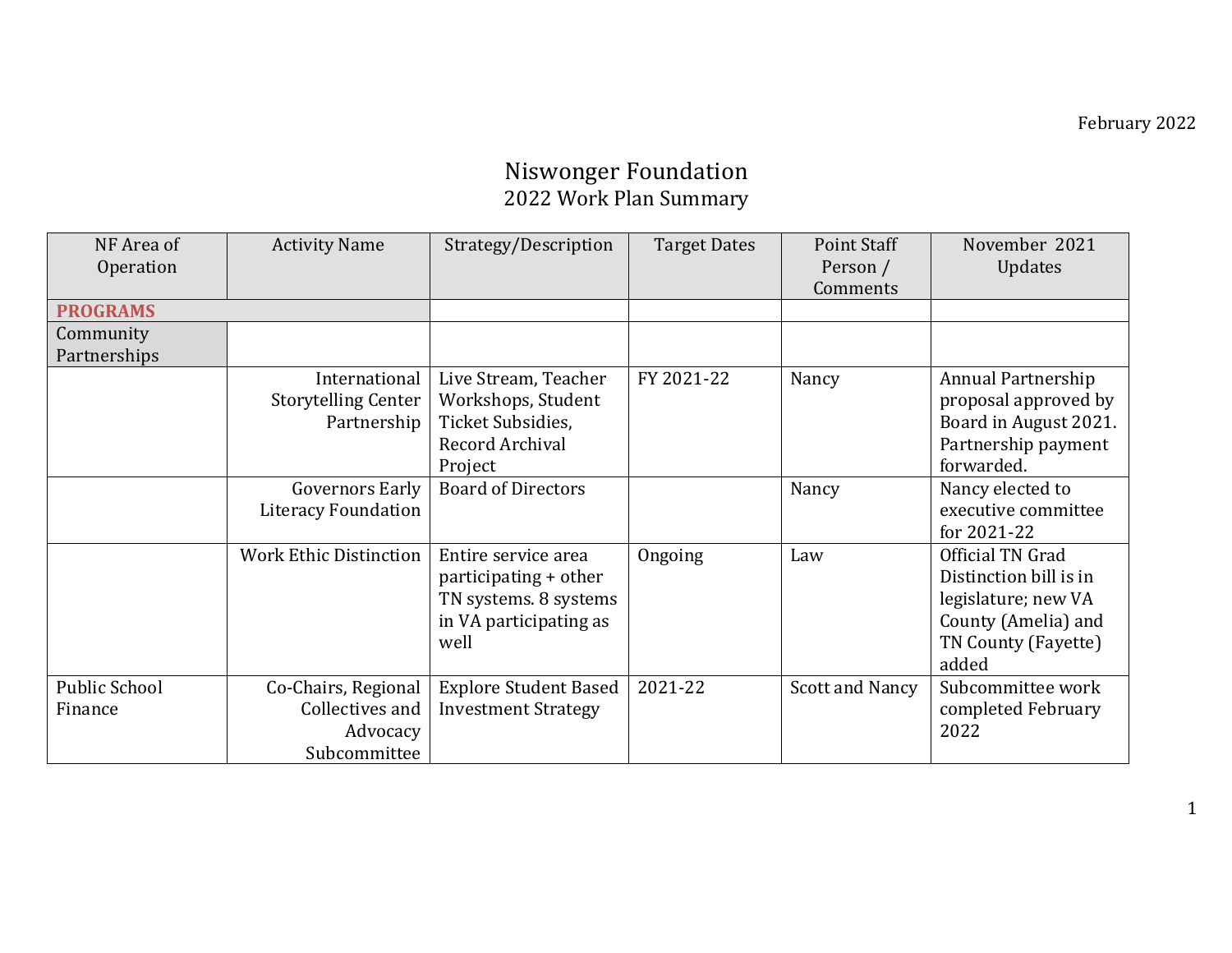|                    | Valleybrook Village                       |                                                                                                                           |                                                                                                                                        | Richard       | Richard serves on<br>Valleybrook Project<br><b>EARTH Advisory</b><br>Committee. (Currently<br>inactive)                                                                                                           |
|--------------------|-------------------------------------------|---------------------------------------------------------------------------------------------------------------------------|----------------------------------------------------------------------------------------------------------------------------------------|---------------|-------------------------------------------------------------------------------------------------------------------------------------------------------------------------------------------------------------------|
|                    |                                           |                                                                                                                           |                                                                                                                                        |               |                                                                                                                                                                                                                   |
|                    |                                           |                                                                                                                           |                                                                                                                                        |               |                                                                                                                                                                                                                   |
|                    | <b>Second Harvest Food</b><br><b>Bank</b> | Backpack program                                                                                                          |                                                                                                                                        | Nancy         | <b>Grant for 2021-22</b><br>approved by Board in<br>May 2021 and funds<br>provided.                                                                                                                               |
| CareerConnect      | Summer<br>Experience/Interns              | <b>Summer Experience</b><br>activities and summer<br>internships.                                                         | Summer Experience<br>dates set -<br>% 2022: June 6-17,<br>% 2023: July 11-22<br>Summer<br>internships for 6<br>weeks during<br>summer. | Gabby/Law     | Planning summer experience<br>activities - both traditional<br>two week experiences as well<br>as extra saturday activities.<br>Contacting industries for<br>summer interns and SE visits.                        |
|                    | <b>Program Activities</b><br>monthly      | Monthly meetings for<br>Class of 2022 and 2023.<br>Recruitment and<br>Orientation for % 2025;<br>Expansion possibilities. | Spring 2022                                                                                                                            | Gabby/Law     | Developing post-<br>secondary plans for CC22.<br>Meetings are being held<br>majority in-person with a<br>virtual option available.<br>Discussing possible CC<br>expansion with Wash. &<br><b>Carter Counties.</b> |
| Niswonger Scholars | Summer Leadership<br>Institute            | Leadership Program                                                                                                        | May 30 - June 3<br>2022                                                                                                                | Nancy/Barbara | In planning process                                                                                                                                                                                               |
|                    | Winter Leadership                         |                                                                                                                           | Dec. 19-20 2021                                                                                                                        | Nancy/Barbara | Leadership Institute                                                                                                                                                                                              |
|                    | Institute                                 |                                                                                                                           |                                                                                                                                        |               | was in person and all                                                                                                                                                                                             |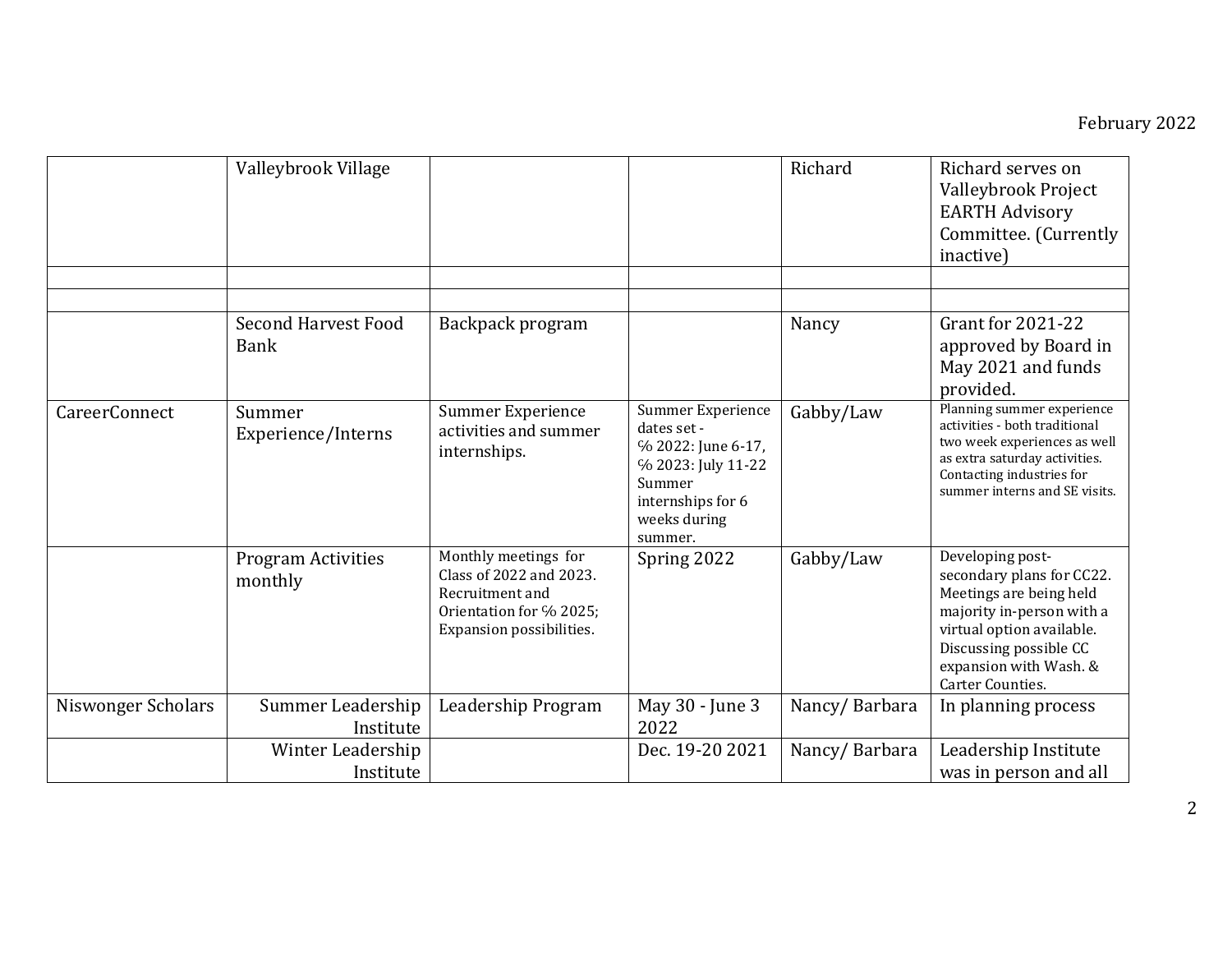|                       |                             |                                                                                                   |                          |                 | Scholars were in<br>attendance except<br>one. An Alumni panel<br>joined the second day.                                           |
|-----------------------|-----------------------------|---------------------------------------------------------------------------------------------------|--------------------------|-----------------|-----------------------------------------------------------------------------------------------------------------------------------|
|                       | Alumni Meeting              |                                                                                                   | December 18,<br>2021     | Nancy/Barbara   | An in-person event<br>took place with 13<br>Alumni Scholars in<br>attendance and six<br>spouses. It was a<br>lovely evening.      |
|                       | Scholar trips               | Seniors - Normandy<br>Sophomore -Outdoor<br>Challenge<br>Juniors - New York<br>Freshmen - Bahamas | 2021                     | Nancy           | Planning has begun<br>for all travel<br>experiences for 2022.                                                                     |
|                       | <b>Senior Scholars</b>      | <b>Graduation Dinner</b>                                                                          | May 31, 2022             | Nancy/Barbara   | Senior dinner will be<br>held at General<br>Morgan Inn on May<br>31, 2022.                                                        |
| NiswongerCARE<br>(C3) | Staff meeting/<br>trainings | Monthly staff<br>meetings for skill<br>development and<br>team building                           | July 2021 - June<br>2022 | Denise<br>Anita | Meetings held as<br>scheduled.                                                                                                    |
|                       | Leadership Team<br>Meetings | Weekly meetings for<br>planning and<br>preparation for key<br>programming<br>initiatives          | July 2021-June<br>2022   | Denise<br>Anita | Weekly meetings held<br>as scheduled with the<br>exception of two<br>weeks in February<br>2022 in order for<br>Leadership team to |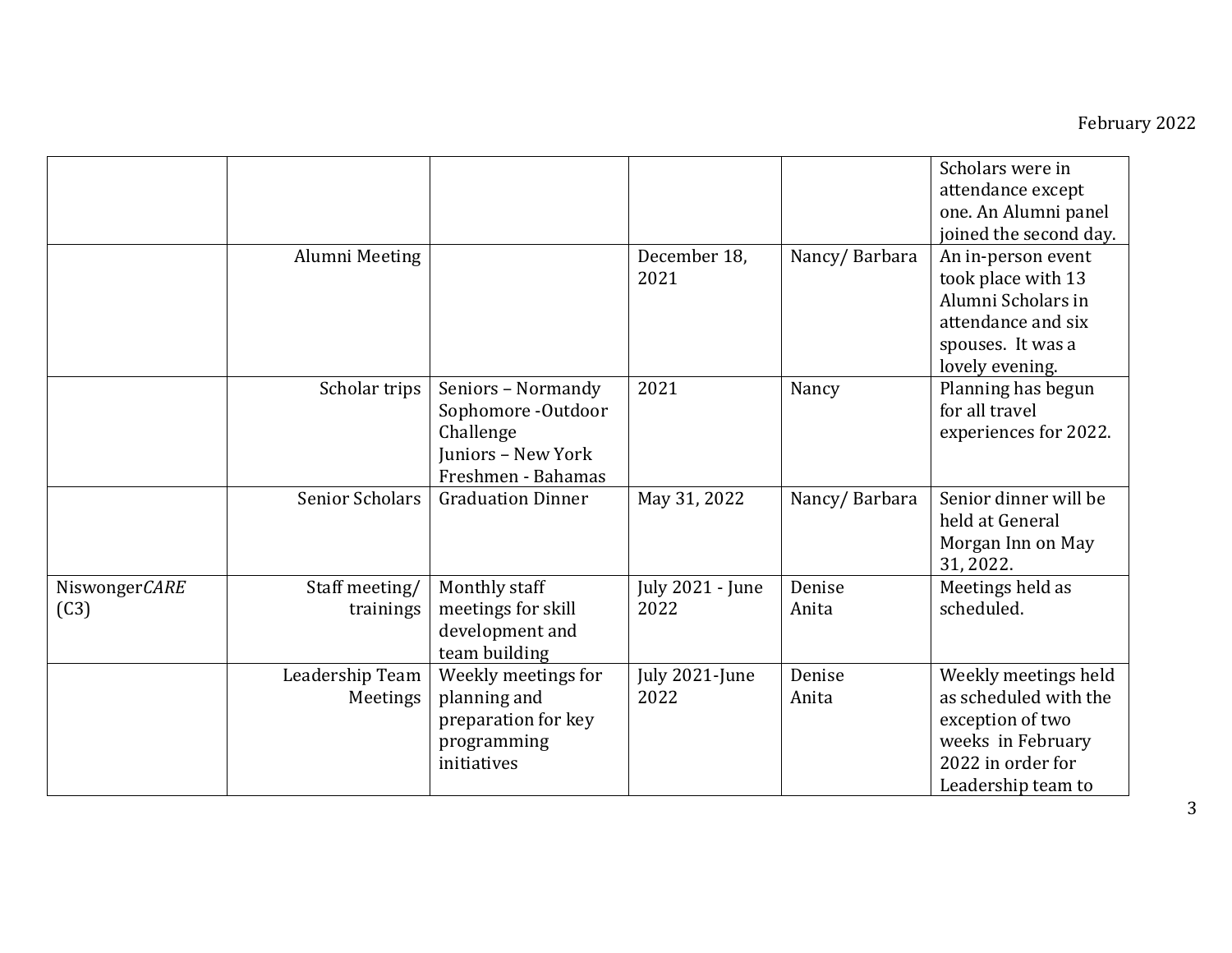|                                           |                                                                                                                                                                   |                                   |                                    | assist with FAFSA<br>completion in schools                                                                                                                                                           |
|-------------------------------------------|-------------------------------------------------------------------------------------------------------------------------------------------------------------------|-----------------------------------|------------------------------------|------------------------------------------------------------------------------------------------------------------------------------------------------------------------------------------------------|
| <b>Advisor Support and</b><br>Supervision | Monthly meetings for<br>supervision and<br>observation of<br>Advisors, Mentor<br>Advisors provide<br>additional support to<br>staff and to assist with<br>events. | <b>August 2021 -</b><br>June 2022 | Denise<br>Anita<br>Mentor-Advisors | Leadership team<br>made monthly visits<br>in Advisors' schools to<br>provide supervision<br>and to observe<br>performance of job<br>duties. Mentor<br>Advisors assisted with<br>FAFSA Frenzy events. |
| Campaigns                                 | Five campaigns<br>focused on college<br>going tasks and<br>aligned with State's<br>Path to College events.                                                        | Spring 2022                       | Denise<br>Anita                    | Campaign Two, FAFSA<br>Frenzy events are<br>underway to meet the<br>March 1, 2022<br>deadline.                                                                                                       |
| <b>Summer Melt</b><br>Programming         | Big-Bright-Future                                                                                                                                                 | Summer 2022                       | Anita                              | Advisors are<br>identifying seniors for<br>the 2022 Summer<br>Melt program;<br>Leadership team is in<br>process of organizing<br>programming and<br>updating protocols.                              |
| Outcome/Progress<br>Analysis              | Reviewing data<br>regarding progress on<br>major milestones                                                                                                       | August 2021-<br><b>June 2022</b>  | Denise<br>Anita                    | Advisors complete a<br>daily log to document<br>all activity and<br>interaction with<br>students; Leadership                                                                                         |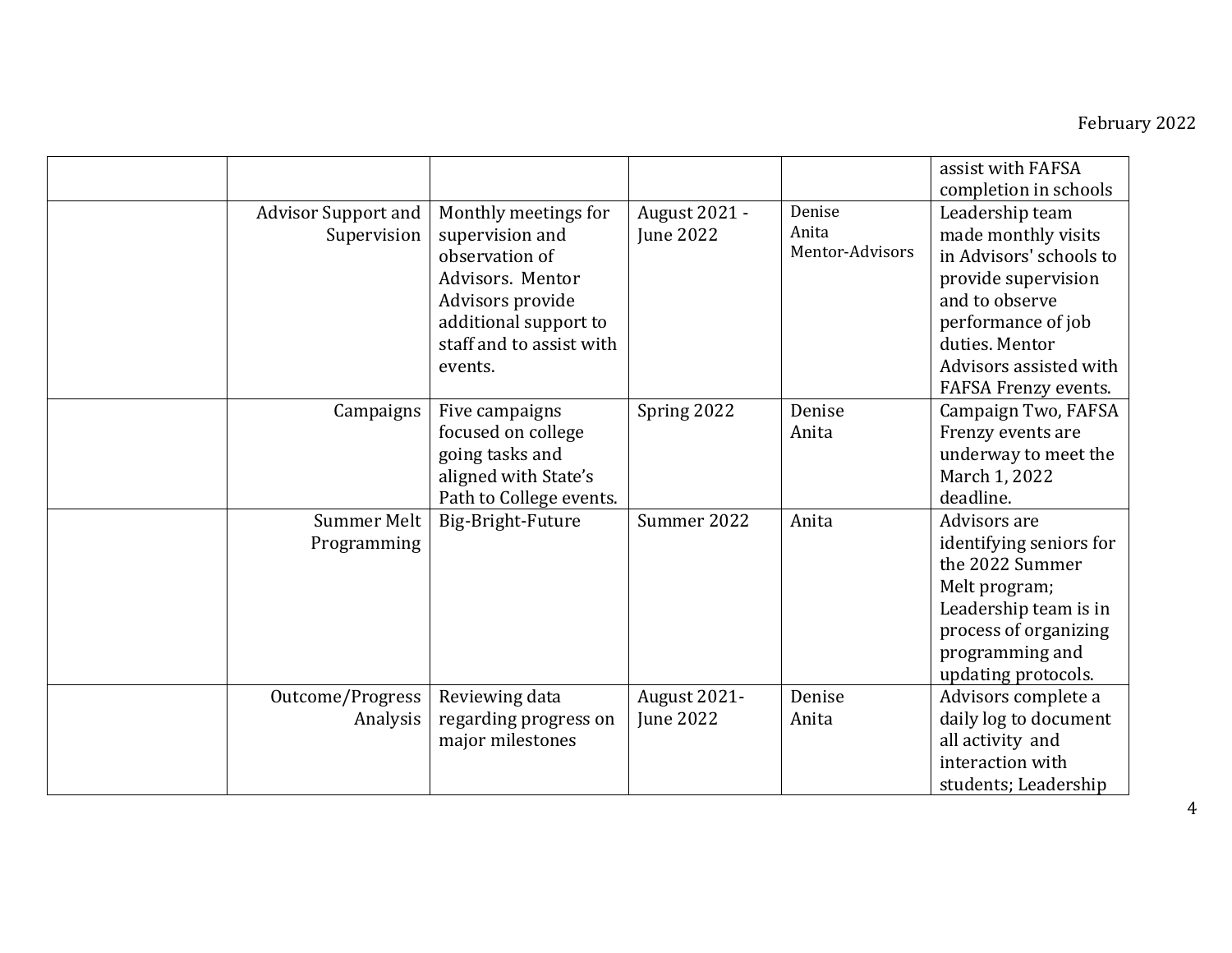|                                 |                         |                                                                                                                              |             |                                       | team reviews logs<br>weekly; Master log is<br>generated with<br>cumulative data.                                                                         |
|---------------------------------|-------------------------|------------------------------------------------------------------------------------------------------------------------------|-------------|---------------------------------------|----------------------------------------------------------------------------------------------------------------------------------------------------------|
|                                 | Social Media/Website    | <b>Engaging students</b><br>and stakeholders on<br>Facebook, Instagram,<br>Twitter, YouTube,<br>and NiswongerCARE<br>website | Ongoing     | Social Media:<br><b>Emily Emerick</b> | Ongoing posting and<br>sharing on social<br>media platforms.                                                                                             |
|                                 | <b>Texting Platform</b> | Signal Vine-college<br>access messaging<br>platform                                                                          | Ongoing     | Anita                                 | Advisors continue to<br>send messages and<br>announcements to<br>Class of '22 seniors.                                                                   |
| Personalized<br>Learning $(C3)$ |                         |                                                                                                                              |             |                                       |                                                                                                                                                          |
|                                 | Niswonger Online        |                                                                                                                              |             |                                       |                                                                                                                                                          |
|                                 |                         | <b>Consortium Fees</b>                                                                                                       | Ongoing     | Jill                                  | <b>Consortium Seat Fee=</b><br>$$125/$ seat<br><b>Affiliate Seat Fee=</b><br>\$175/seat.<br>Fees remained steady<br>during the 2021-2022<br>school year. |
|                                 |                         | <b>Current Semester End</b><br>Date                                                                                          | Spring 2022 | Jill                                  | Courses close May 13.<br>Final grades will be<br>ready May 17.                                                                                           |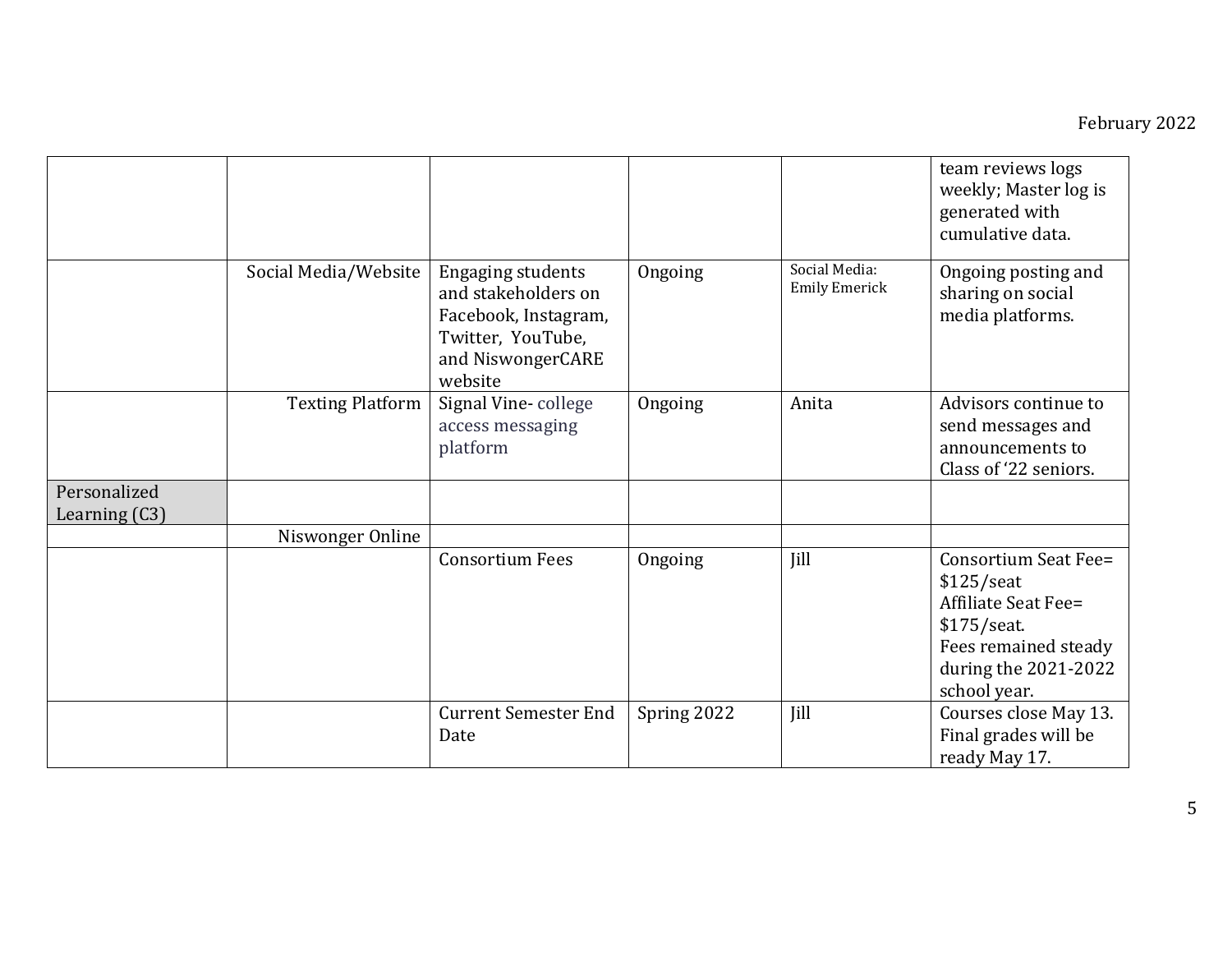|  | <b>Upcoming Semesters</b> | Spring 2022               | Jill | Preparations are<br>being made for the<br>Summer 2022 and Fall<br>2022 semesters.<br><b>Enrollment opens</b><br>March 1.                                                                                                 |
|--|---------------------------|---------------------------|------|--------------------------------------------------------------------------------------------------------------------------------------------------------------------------------------------------------------------------|
|  | Enrollment                | Fall 2021-Spring<br>2022  | Jill | <b>Enrollment for 21-22</b><br>School Year = $1,940$<br>students.                                                                                                                                                        |
|  | Teachers                  | Fall 2021-<br>Spring 2022 | Jill | 14 new teachers were<br>hired for the Fall 2021<br>semester. 5 additional<br>new teachers were<br>hired for the Spring<br>2022 semester. We<br>had approximately 40<br>returning teachers<br>from previous<br>semesters. |
|  | New Partnerships          | Fall 2021-Spring<br>2022  | Jill | We have partnered<br>with two newly<br>formed virtual<br>academies: Collierville<br>Virtual Academy and<br>Jefferson County<br>Virtual Academy. Both<br>schools have been<br>pleased with this<br>partnership which has  |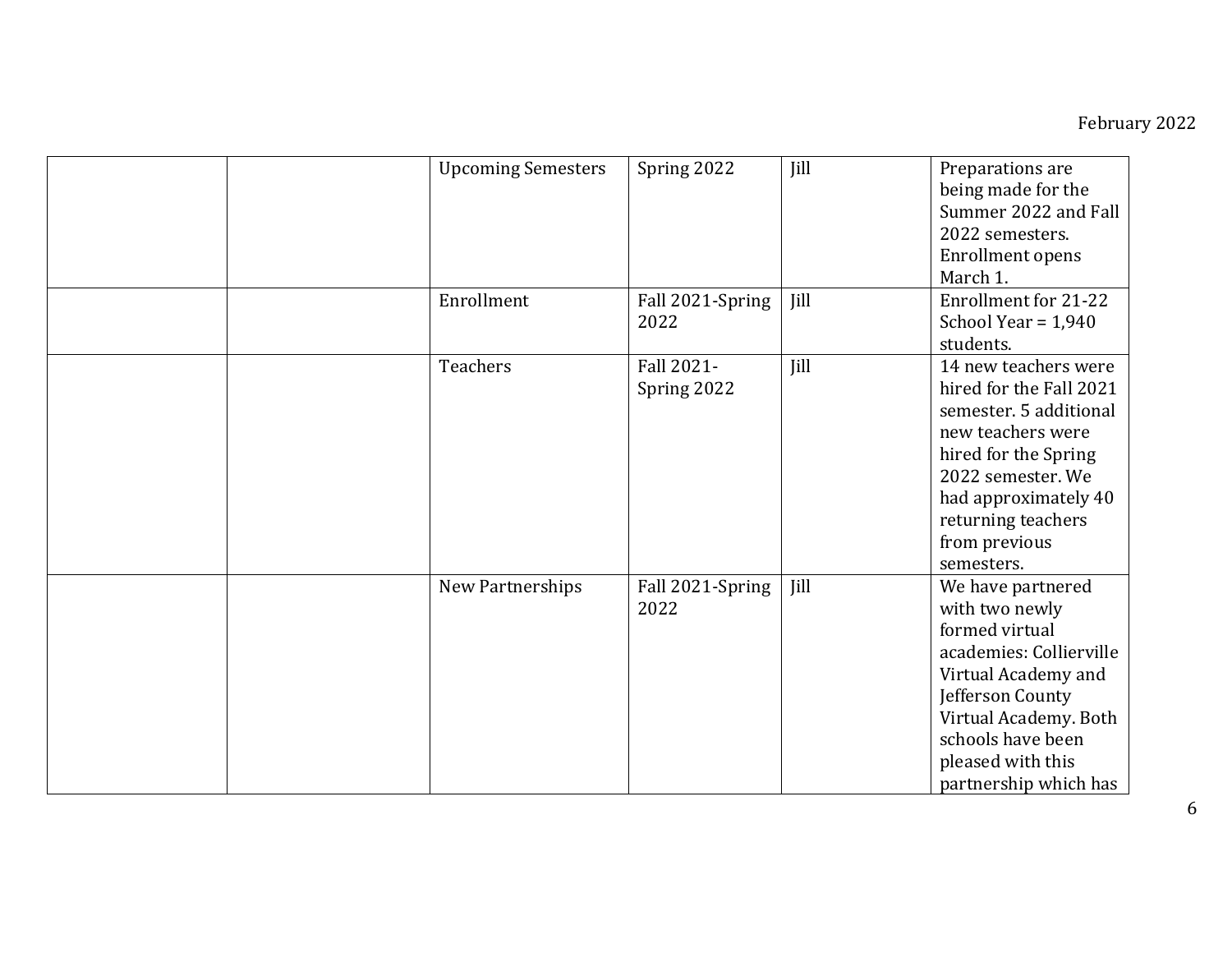|                                               |         |      | allowed their students<br>a much broader range<br>of course options.<br>Both schools plan to<br>continue this<br>partnership for the<br>22-23 school year.                                                                                                                                                                                  |
|-----------------------------------------------|---------|------|---------------------------------------------------------------------------------------------------------------------------------------------------------------------------------------------------------------------------------------------------------------------------------------------------------------------------------------------|
| Niswonger Online<br><b>Course Development</b> | Ongoing | Jill | World Language<br>classes continue to<br>have our highest<br>number of<br>enrollments. New<br>Spanish I and II<br>courses, created by<br>one of our teachers,<br>launched this school<br>year. New French<br>courses, created by<br>Jill, were launched in<br>Summer 2021. French<br>3 was offered for the<br>first time in Spring<br>2022. |
| Professional<br>Development                   | Ongoing | Jill | Jill has attended<br>monthly calls with<br>Canvas, our Learning<br>Management System,<br>to learn about new<br>features and                                                                                                                                                                                                                 |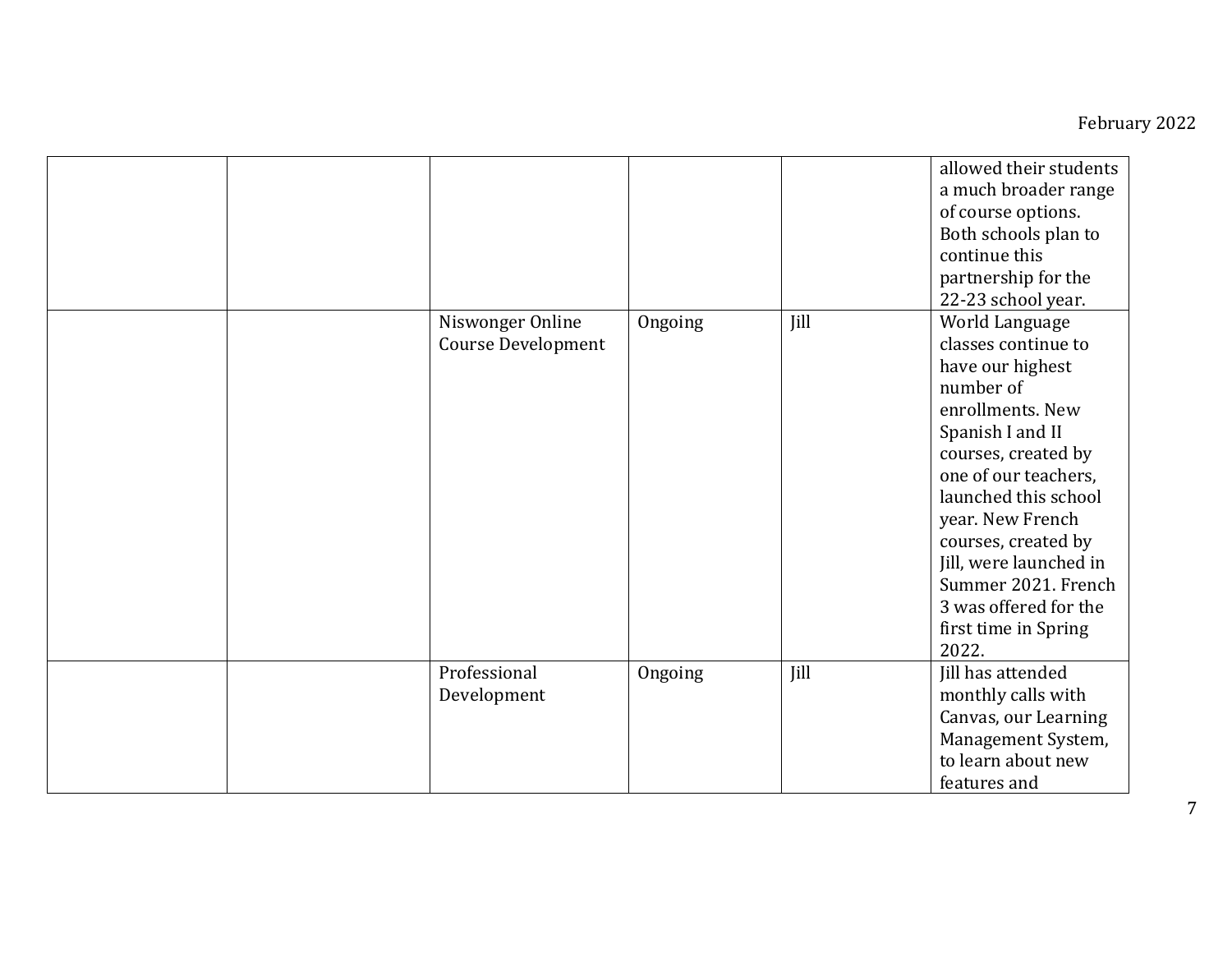|                          |                                            |         |      | upcoming changes to<br>share with teachers.                                                                                                                                                                                             |
|--------------------------|--------------------------------------------|---------|------|-----------------------------------------------------------------------------------------------------------------------------------------------------------------------------------------------------------------------------------------|
|                          | Website<br>niswongeronline.com             | Ongoing | Jill | Continuously<br>updating the website<br>to reflect programs<br>and needed<br>information regarding<br>Niswonger Online.                                                                                                                 |
|                          | Newsletter                                 | Ongoing | Jill | Online newsletter<br>published quarterly to<br>share student,<br>teacher, and course<br>spotlights, important<br>announcements and<br>more with current<br>students, parents,<br>teachers, counselors,<br>and school<br>administrators. |
|                          | Social Media:<br>Instagram and<br>Facebook | Ongoing | Jill | Social media channels<br>are updated several<br>times per week with<br>announcements,<br>course spotlights, etc.                                                                                                                        |
| <b>Affiliate Members</b> |                                            |         |      |                                                                                                                                                                                                                                         |
|                          | <b>Affiliate System Fees</b>               | Ongoing | Gina | Possible look at<br>changing annual fee<br>set up for Affiliate<br>systems to better                                                                                                                                                    |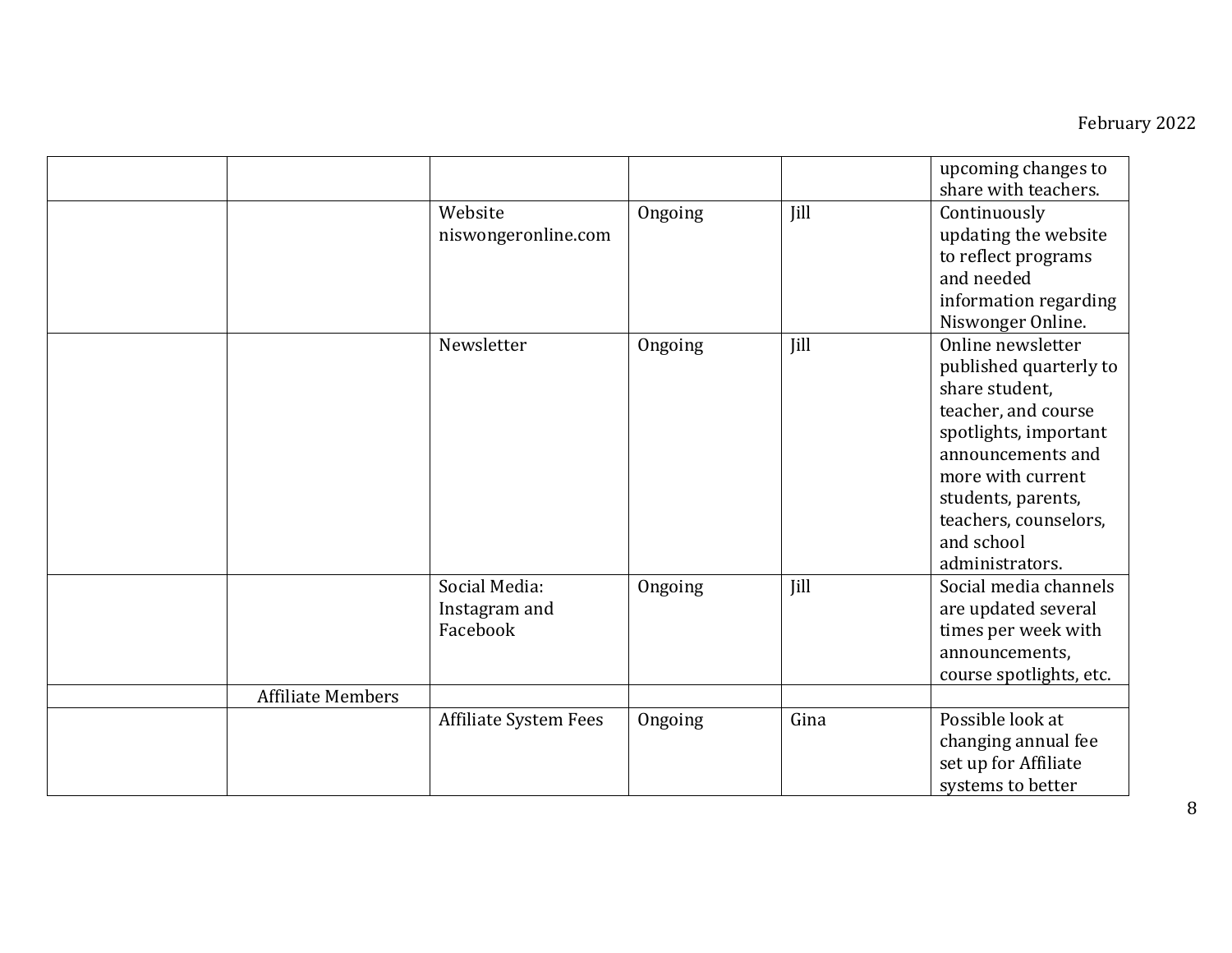|                   |                                                     |           |      | serve smaller rural<br>systems throughout<br>the state                                                                                                      |
|-------------------|-----------------------------------------------------|-----------|------|-------------------------------------------------------------------------------------------------------------------------------------------------------------|
|                   | Possible new Systems                                | 2022-2023 | Gina | Working to better<br>promote Niswonger<br>Online to new APAA<br>school systems                                                                              |
| AP Access for All | New Schools On-<br><b>Boarding</b>                  |           | Gina | Still working to bring<br>on new systems that<br>are hold-outs. New<br>schools can onboard<br>anytime between now<br>and Aug to enroll<br>students for fall |
|                   | New Staff Hire and<br>Training                      |           | Gina | APAA team is now full<br>including a new hire<br>that focuses on<br><b>Teacher and Course</b><br>Review                                                     |
|                   | <b>College Board</b><br>Training for TN<br>teachers |           | Gina | Partnering with UTC<br>and Rice Univ to serve<br>almost 700 teachers<br>in online APSI<br>trainings                                                         |
|                   | Recruitment of online<br>AP teachers                |           | Gina | Hired 98 teachers for<br>this school year. Plan<br>on hiring around 100<br>more for next year.<br>We will begin to                                          |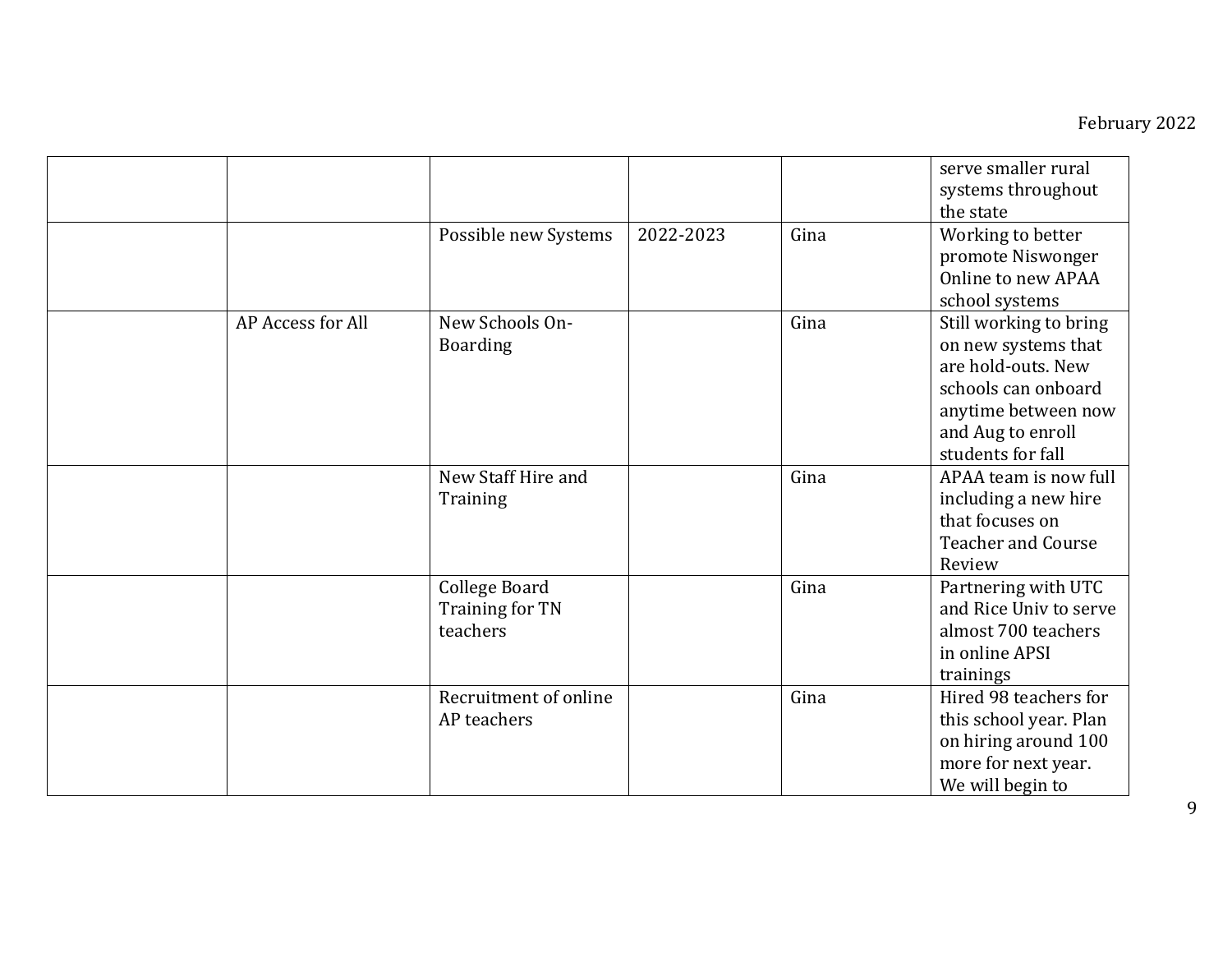|                                  |                                        |                                                                          |                     |                            | recruit and train new<br>teachers over the<br>summer                                                                                                           |
|----------------------------------|----------------------------------------|--------------------------------------------------------------------------|---------------------|----------------------------|----------------------------------------------------------------------------------------------------------------------------------------------------------------|
|                                  |                                        | <b>AP Liaisons</b>                                                       |                     | Gina                       | Currently paying<br>almost 300 AP<br>Liaisons across the<br>state for their work.<br>More will come on for<br>next year as those<br>schools begin<br>enrolling |
|                                  |                                        | Media/Marketing                                                          |                     | Gina                       | Weekly meetings with<br>CRISP to keep media<br>focus where it needs<br>to be and keep flyers<br>in the hands of<br>Liaisons                                    |
|                                  | Coding                                 | Variety of topics,<br>levels, and delivery<br>approaches<br>implemented. |                     | Richard/ETSU<br>partners   | Traditional<br>partnership activities<br>remain "on hold".<br>Current efforts shifted<br>to STEM.LD initiative.                                                |
| Professional<br>Development (C3) |                                        |                                                                          |                     |                            |                                                                                                                                                                |
|                                  | New PD Day design<br>Learning Together |                                                                          | October 28,<br>2022 | Mia Hyde/<br>Nancy/Barbara | October 28, 2022<br>event in planning<br>process with 12<br>school systems on<br>board to participate                                                          |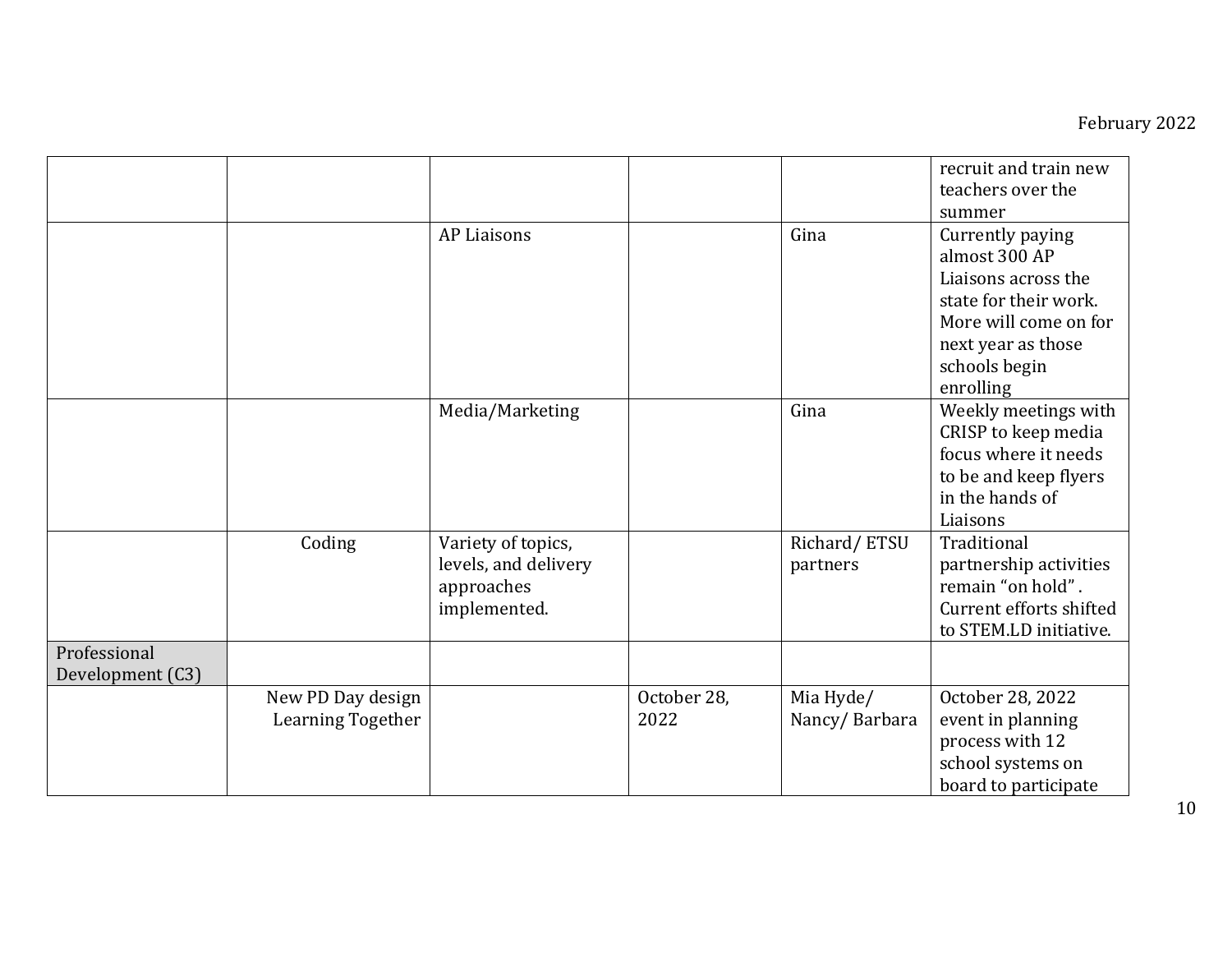| <b>Rural LIFE</b> | <b>Instructional Coaches</b> | <b>Ongoing Support</b>      |                    | Richard | For the 2021/22             |
|-------------------|------------------------------|-----------------------------|--------------------|---------|-----------------------------|
|                   |                              |                             |                    |         | school year, coaches        |
|                   |                              |                             |                    |         | are delivering support      |
|                   |                              |                             |                    |         | tailored for individual     |
|                   |                              |                             |                    |         | school needs. Support       |
|                   |                              |                             |                    |         | is a combination of in-     |
|                   |                              |                             |                    |         | person and virtual.         |
|                   |                              | School-year training        | ongoing            |         | Meetings for school         |
|                   |                              |                             |                    |         | teams October 27 at         |
|                   |                              |                             |                    |         | Clyde Austin 4-H            |
|                   |                              |                             |                    |         | Center in Greeneville.      |
|                   |                              |                             |                    |         | Similar training for        |
|                   |                              |                             |                    |         | sustainability grants       |
|                   |                              |                             |                    |         | held October 26.            |
|                   |                              | <b>Strong Start Network</b> | Spring "retreat"   |         | We have added               |
|                   |                              |                             | (virtual), Feb. 8. |         | participants for the        |
|                   |                              |                             |                    |         | <b>Strong Start Network</b> |
|                   |                              |                             |                    |         | for the 2021/22             |
|                   |                              |                             |                    |         | school year;                |
|                   |                              |                             |                    |         | participants are            |
|                   |                              |                             |                    |         | working within their        |
|                   |                              |                             |                    |         | districts on                |
|                   |                              |                             |                    |         | implementing new            |
|                   |                              |                             |                    |         | ELA programs, with          |
|                   |                              |                             |                    |         | the support of RL staff     |
|                   |                              |                             |                    |         | and TNTP.                   |
|                   | <b>School Plans</b>          |                             | ongoing            |         | School plans from first     |
|                   |                              |                             |                    |         | group of schools have       |
|                   |                              |                             |                    |         | been completed.             |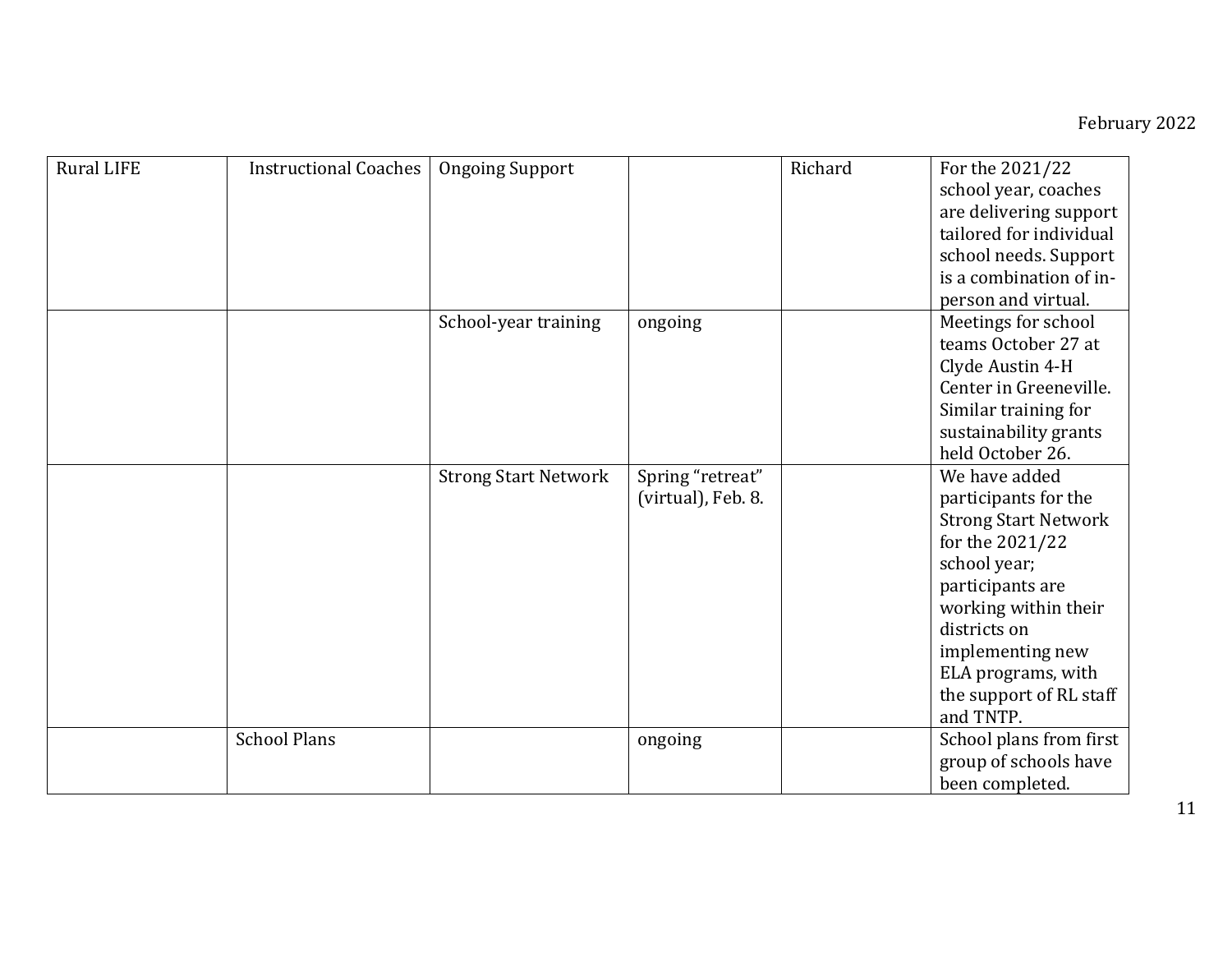|                               |                                                                  |                                                                                                                                                                                                                                                                 |         |                                                                                       | Schools in the second<br>group have created<br>plans and<br>implementation is<br>"winding down."                                                                                                            |
|-------------------------------|------------------------------------------------------------------|-----------------------------------------------------------------------------------------------------------------------------------------------------------------------------------------------------------------------------------------------------------------|---------|---------------------------------------------------------------------------------------|-------------------------------------------------------------------------------------------------------------------------------------------------------------------------------------------------------------|
| NTC (EIR Coaching<br>Project) |                                                                  |                                                                                                                                                                                                                                                                 |         | Allison, Mindy,<br>and Sherry                                                         |                                                                                                                                                                                                             |
|                               | Weekly Meetings with<br>NTC Program Director<br>and DAC Director | Develop short term<br>and long term goals<br>regarding<br>sustainability,<br>debrief about<br>communication with<br>School Leaders, plan<br>for forums, discuss<br>budget, etc.                                                                                 | Ongoing | <b>Allison Seeley</b><br>NTC-Shelley<br>Winterburg<br>(Director of<br>Federal Grants) | Adjusted forum<br>training content to<br>meet the needs of<br>coaches and teachers<br>based on current<br>conditions in schools.<br>Adjusted SLAC<br>training to support<br>District and School<br>Visions. |
|                               | Observation/Coaching<br>Cycles                                   | District level and<br>school level coaches<br>complete at least 3<br>coaching cycles<br>throughout the year,<br>analyze student<br>learning with their<br>teachers, and facilitate<br>PLCs with their<br>selected teachers<br>(total of 240 minutes<br>a month) | Ongoing | District and<br>school level<br>coaches<br>and teachers                               | District and school<br>coaching cycles<br>parallel the in-field<br>coaching cycles of the<br>Niswonger Team.<br>High-leverage tool use<br>has increased<br>significantly from last<br>year.                 |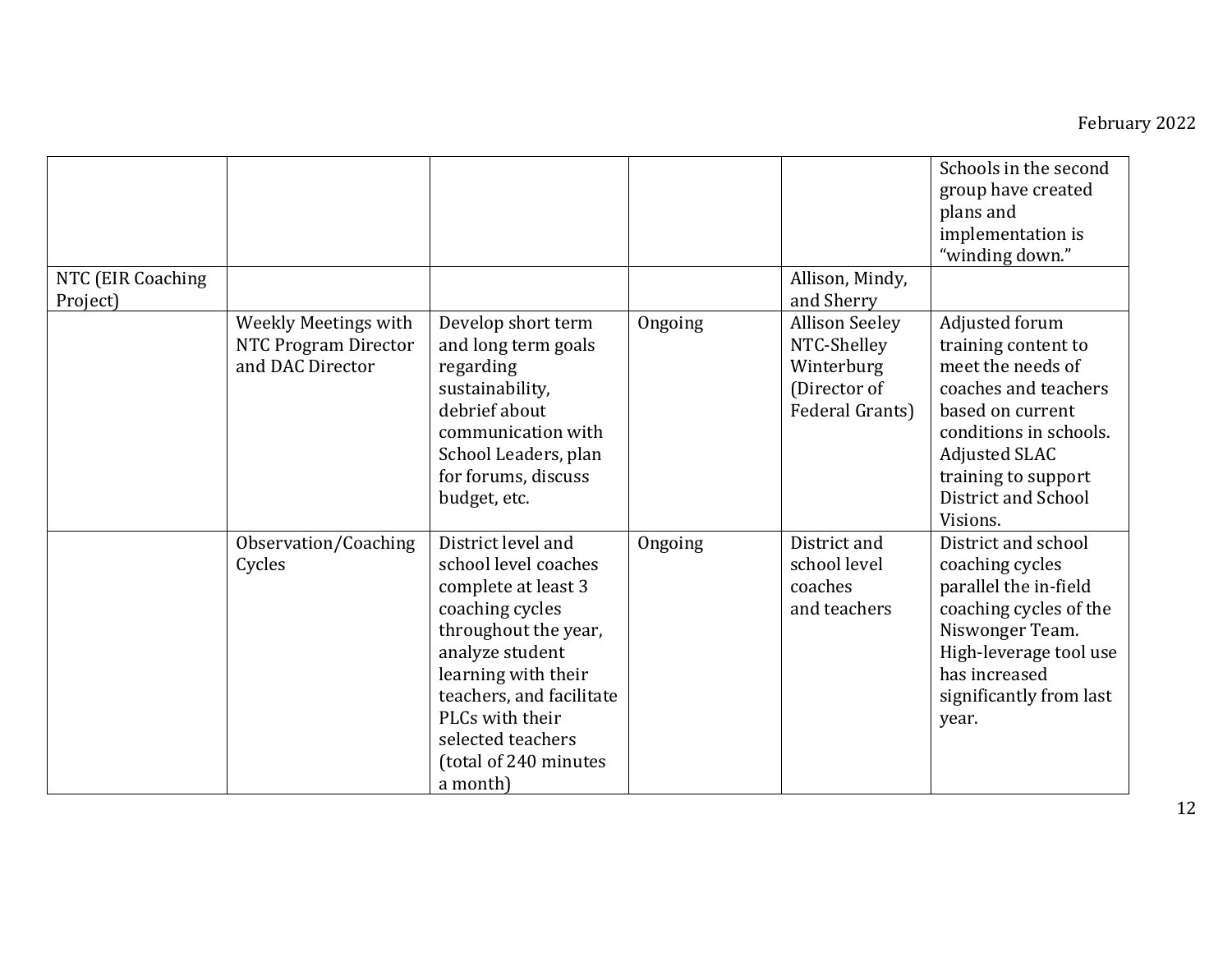|  | Niswonger In-Field<br>Coaching | <b>Lead Coaches will</b><br>complete two<br>observation cycles<br>and collaborate with<br>and mentor district<br>and school level<br>coaches using high<br>level tools | Ongoing/Daily      | Allison<br>Mindy<br>Sherry                              | From August through<br>the end of October.<br>Sherry and Mindy<br>completed 9 In-Field<br>Coaching Cycles (Pre-<br>Observation.<br>Observation, Post-<br>Observation) with<br>school and district<br>coaches.<br>From November to |
|--|--------------------------------|------------------------------------------------------------------------------------------------------------------------------------------------------------------------|--------------------|---------------------------------------------------------|-----------------------------------------------------------------------------------------------------------------------------------------------------------------------------------------------------------------------------------|
|  |                                |                                                                                                                                                                        |                    |                                                         | present they've<br>increased that<br>number to 21.                                                                                                                                                                                |
|  | NTC In-Field Coaching          | NTC Coaches will<br>complete observation<br>cycles, collaborate<br>with and mentor Lead<br>Coaches.                                                                    | Ongoing/Weekl<br>y | <b>NTC Coaches</b><br>and<br>Allison<br>Mindy<br>Sherry | Mindy and Sherry<br>have worked through<br>coaching cycles with<br>NTC's Mentor<br>Coaches. These cycles<br>parallel the coaching<br>cycles Sherry and<br>Mindy complete with<br>the district and school<br>coaches.              |
|  | NTC/SRI                        | SRI will gather<br>ongoing information<br>about progress of the<br>coaches and other<br>factors that may                                                               | Monthly            | Shelley<br>Winterburg<br>(NTC)<br>Allison               | Review data for the<br>grant, give monthly<br>updates about factors<br>impacting data, prep<br>for surveys,                                                                                                                       |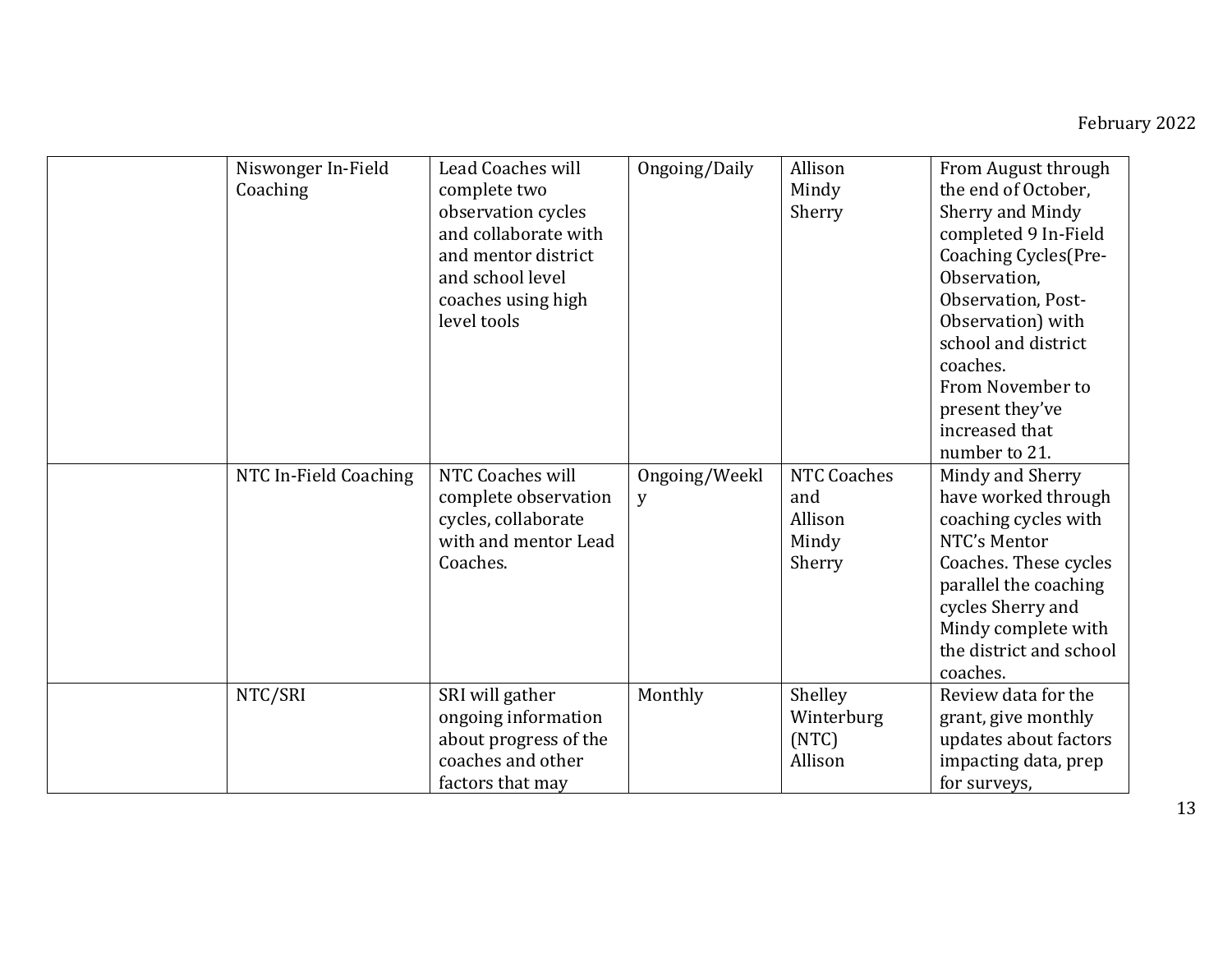| <b>Partnered With SCORE</b>                           | impact the results of<br>the grant and to help<br>establish the narrative<br>to pair with the data<br>After attending several<br>forums and observing<br>in-field coaching in<br>action, SCORE agreed to<br>a financial investment<br>that addressed the local<br>match for the New<br>Teacher Center's<br>Partnership with the<br>Niswonger Consortium:<br><b>Promoting Educational</b><br><b>Equity in Rural</b><br>Tennessee, a five-year<br>USDOE EIR grant | Dr. Roberts<br>observed the<br>Niswonger<br>Coaches on<br>December 2,<br>2021.<br><b>SCORE</b> released<br>the first match<br>of funds in<br>December 2021. | (Mindy and<br>Sherry when<br>necessary)<br>Sharon Roberts,<br>Chief K-12<br><b>Impact Officer</b><br><b>Allison Seeley</b><br>Sherry<br>Cockerham<br>Mindy Volk | interviews, collection<br>of qualitative data<br><b>SCORE</b> visited<br>Jefferson Co. to meet<br>with district<br>leadership along with<br>the Niswonger Team<br>and observed In-Field<br>Coaching with Lead<br>Coaches. SCORE has<br>committed to<br>partnering with<br>Niswonger DAC for<br>sustainability.<br>SCORE has pledged to<br>match funds through<br>year 5 of the grant. |
|-------------------------------------------------------|-----------------------------------------------------------------------------------------------------------------------------------------------------------------------------------------------------------------------------------------------------------------------------------------------------------------------------------------------------------------------------------------------------------------------------------------------------------------|-------------------------------------------------------------------------------------------------------------------------------------------------------------|-----------------------------------------------------------------------------------------------------------------------------------------------------------------|---------------------------------------------------------------------------------------------------------------------------------------------------------------------------------------------------------------------------------------------------------------------------------------------------------------------------------------------------------------------------------------|
| <b>Monthly Coaching</b><br><b>Forums and Webinars</b> | Forums provide the<br>opportunity to<br>observe how coaches<br>are connecting the<br>learning from NTC's<br>Summer Institutes to<br>their coaching<br>practice. Coaches<br>explore how they are                                                                                                                                                                                                                                                                 | January 11,<br>2022<br>February 8,<br>2022<br>March 1, 2022<br>April 5, 2022<br>May 3, 2022                                                                 | NTC-Shelley<br>Winterburg<br>(Director of<br>Federal Grants)<br><b>NTC Coaches</b><br>and<br>Allison<br>Mindy<br>Sherry                                         | At this point last year<br>in 2021, 16% of<br>coaches had attended<br>all 5 forums that had<br>been offered.<br>This year 73% of<br>coaches have attended<br>all 5 forums that have                                                                                                                                                                                                   |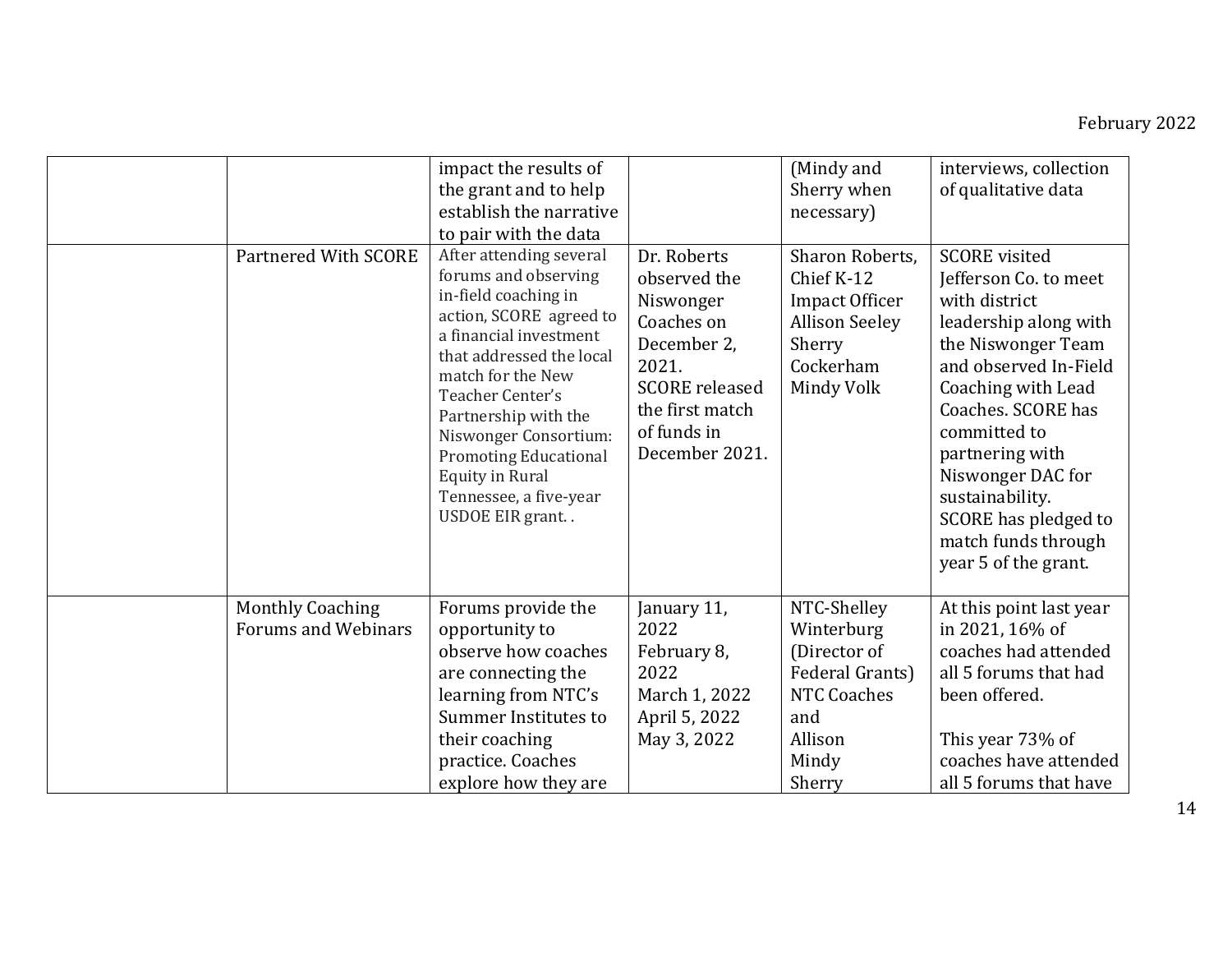|                                                         | using academic and<br>nonacademic data to<br>understand the<br>students and teachers<br>they support and how<br>this understanding<br>informs<br>standards-aligned<br>instruction.                                                                                                                                                                                                                                               |                                             |            | been offered so far or<br>have perfect<br>attendance. Of those<br>who don't have<br>perfect attendance,<br>the majority have only<br>missed one.                                                                                                             |
|---------------------------------------------------------|----------------------------------------------------------------------------------------------------------------------------------------------------------------------------------------------------------------------------------------------------------------------------------------------------------------------------------------------------------------------------------------------------------------------------------|---------------------------------------------|------------|--------------------------------------------------------------------------------------------------------------------------------------------------------------------------------------------------------------------------------------------------------------|
| <b>National Program</b><br>Leadership Network<br>(NPLN) | **NPLN Objectives:<br>Analyze promising<br>practices for educator<br>professional learning,<br>coaching, and<br>strategies to remain<br>student focused in<br>implementation;<br>Engage with tools,<br>resources, and ideas<br>that support<br>programs to use the<br>lived experience of<br>students and<br>educators to inform<br>design and<br>implementation;<br>Collaborate within<br>and across teams<br>through cycles of | January 27 and<br>28, 2022<br>May 2-4, 2022 | <b>NTC</b> | Professional<br>Development with<br>cohorts from across<br>the county, and<br>collaboration time<br>with the KY and<br>Houston partners.<br>January's training<br>sessions centered on<br><b>Optimal Learning</b><br><b>Environments and</b><br>Communities. |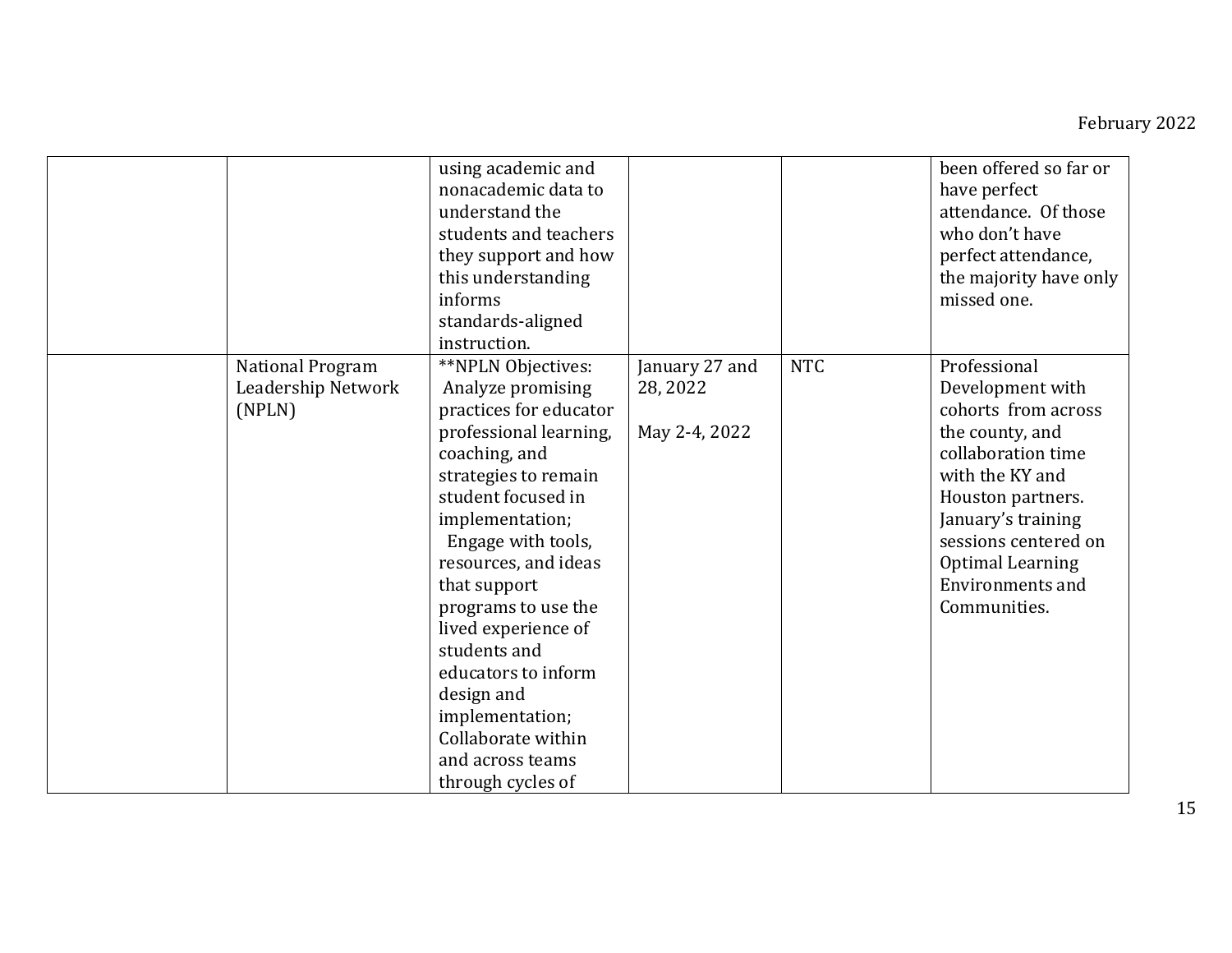|                                               | inquiry focused on<br>effective program<br>implementation in<br>service of identified<br>student and educator<br>needs                                                                                                                                                                                                                                                                                                                                                                                                                                                                         |                                                                                                                                                                             |                                                                                                            |                                                                                                                                                                                                                                                                                                                                                                                           |
|-----------------------------------------------|------------------------------------------------------------------------------------------------------------------------------------------------------------------------------------------------------------------------------------------------------------------------------------------------------------------------------------------------------------------------------------------------------------------------------------------------------------------------------------------------------------------------------------------------------------------------------------------------|-----------------------------------------------------------------------------------------------------------------------------------------------------------------------------|------------------------------------------------------------------------------------------------------------|-------------------------------------------------------------------------------------------------------------------------------------------------------------------------------------------------------------------------------------------------------------------------------------------------------------------------------------------------------------------------------------------|
| <b>Education Resource</b><br>Strategies (ERS) | ERS is partnering with<br>New Teacher Center and<br>the Niswonger<br>Foundation under a<br>federal Education<br>Innovation and<br>Research (EIR) grant,<br>with a focus on<br>accelerating student<br>learning for<br>underserved students in<br>rural districts in<br>Tennessee. ERS' role is<br>to ensure that schools<br>and districts are able to<br>implement instructional<br>coaching sustainably<br>over time, by making<br>strategic resource<br>tradeoffs at the school<br>and system levels. In the<br>context of the COVID-19<br>pandemic, this work is<br>especially important to | Begin rolling out to<br>Superintendents<br>and Principals<br>February 2022.<br><b>Present information</b><br>at the<br>Superintendents'<br>meeting on<br>February 16, 2022. | <b>Allison Seeley</b><br>will present<br>information<br>with support of<br>Shelley<br>Winterburg<br>(NTC). | Allison is gathering<br>experiences from<br>superintendents in TN<br>who have worked<br>with ERS in the past.<br>She is also reaching<br>out to<br>superintendents who<br>she is already working<br>closely with and<br>sending out<br>information via email.<br>She will present more<br>information at the<br>February 16th<br>Superintendents'<br>meeting and answer<br>any questions. |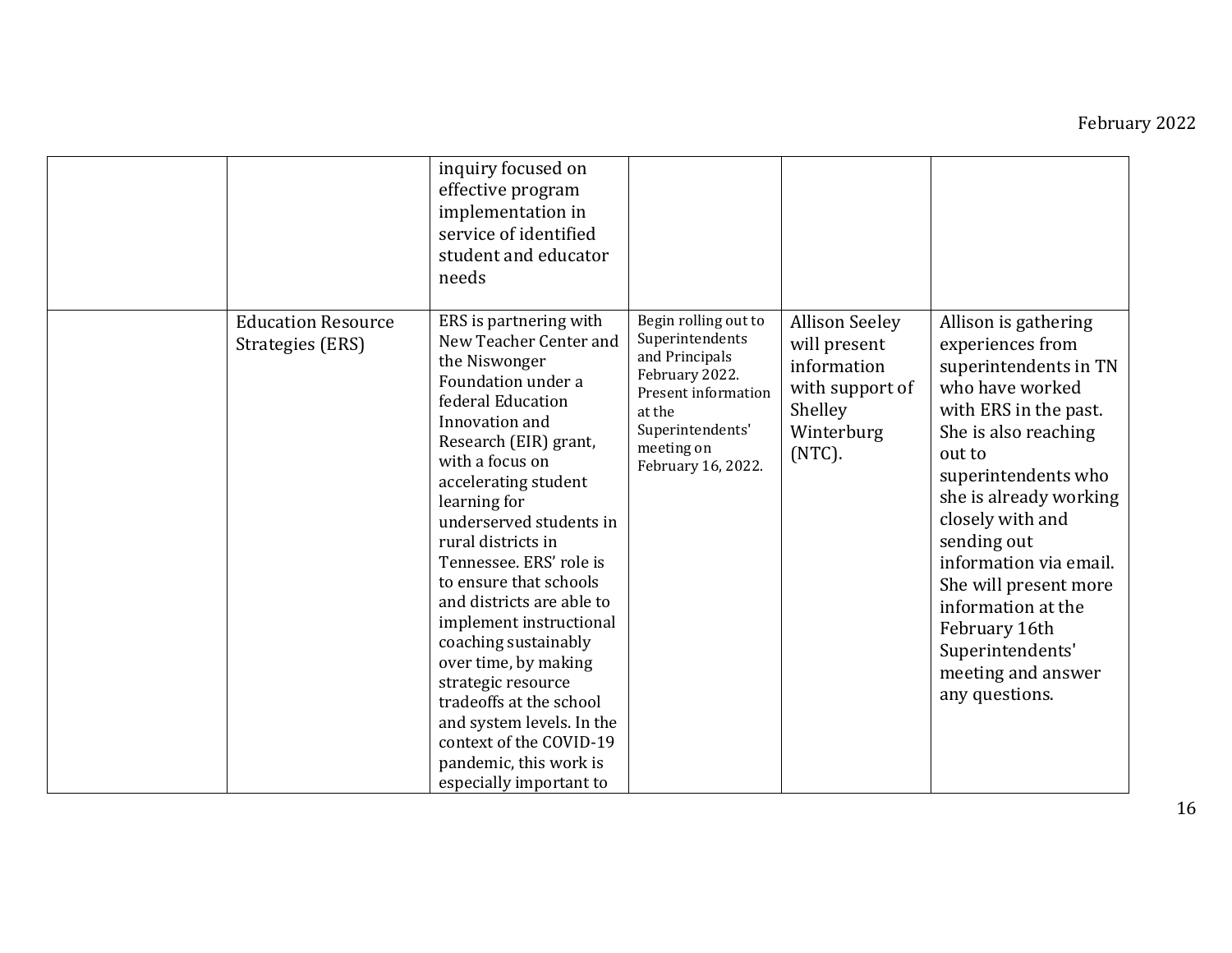|                                            | ensure that school and<br>district leaders can seize<br>the opportunity of<br>unprecedented stimulus<br>funding to reimagine the<br>teacher and student<br>experience in school,<br>while financially<br>sustaining priorities<br>even after the ESSER |                                               |                                                                                                                    |                                                                                                                      |
|--------------------------------------------|--------------------------------------------------------------------------------------------------------------------------------------------------------------------------------------------------------------------------------------------------------|-----------------------------------------------|--------------------------------------------------------------------------------------------------------------------|----------------------------------------------------------------------------------------------------------------------|
| School Leaders as<br>Coaches (SLAC)        | funds are spent.<br>School Leaders and<br><b>Coaches: Effective</b><br>Professional Learning<br>Communities                                                                                                                                            | November 9,<br>2021                           | NTC-Shelley<br>Winterburg<br>(Director of<br>Federal Grants)<br><b>NTC Coaches</b><br>and<br><b>Allison Seeley</b> | Approved for TASL<br>Credit<br>Sixteen School and<br><b>District Leaders</b><br>attended                             |
| <b>School Leaders as</b><br>Coaches (SLAC) | <b>High Leverage</b><br><b>Coaching Practices to</b><br><b>Support Teacher</b><br><b>Growth and Student</b><br>Learning                                                                                                                                | February 22,<br>2022 (March 1<br>backup date) | NTC-Shelley<br>Winterburg<br>(Director of<br>Federal Grants)<br><b>NTC Coaches</b><br>and<br><b>Allison Seeley</b> | Approved for TASL<br>credit                                                                                          |
| <b>NTC Presenter</b><br>Institute          | Niswonger Team will<br>be trained to work<br>independently via a<br>"Gradual Release"<br>Model to continue to                                                                                                                                          | June 2022<br>In-person                        | Allison Seeley,<br>Mindy Volk, and<br>Sherry<br>Cockerham                                                          | Niswonger Staff will<br>be trained as future<br>presenters for NTC's<br>coaching model for<br>sustainability and for |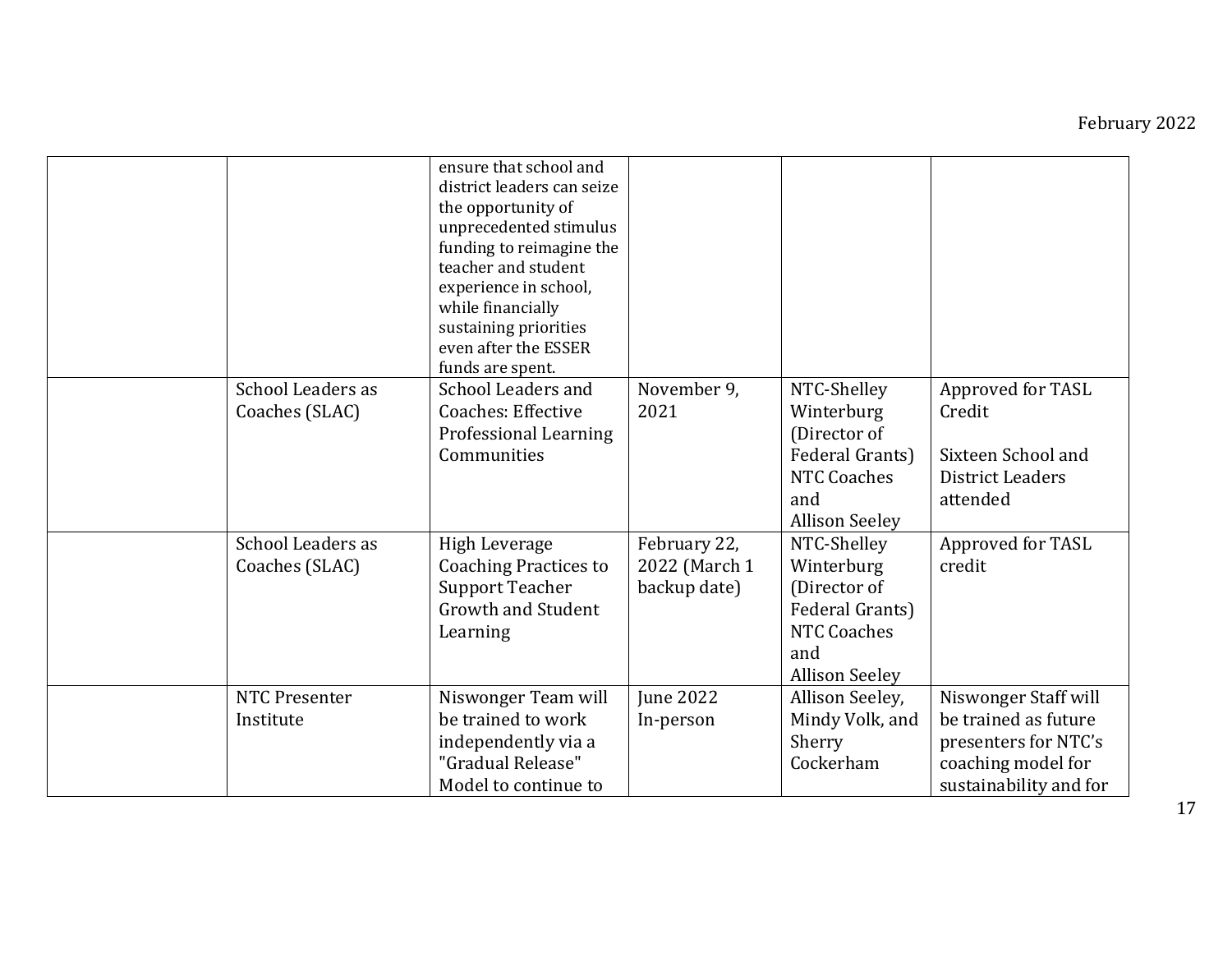| Advanced Institute for<br><b>Academic Coaches</b><br>(Year 2 Coaches)<br>This will be for any<br>coach who completed<br>first year training in<br>2021 | build capacity and<br>sustainability in local<br>districts<br>Building upon the the<br>NTC's foundational<br>coaching model, year<br>2 coaches trained in<br>advanced coaching<br>pedagogy, focusing<br>heavily on our second<br>program goal of<br>"Strengthening<br>educator practices to<br>address the needs of<br>every learner with<br>ever-present attention<br>to equity as well as<br>continuous academic<br>and social-emotional<br>growth." | <b>July 2022</b> | NTC-Shelley<br>Winterburg<br>(Director of<br>Federal Grants)<br><b>NTC Coaches</b><br>NTC-Shelley<br>Winterburg<br>(Director of<br>Federal Grants)<br><b>NTC Coaches</b><br>and<br>Allison<br>Mindy<br>Sherry | implementation in the<br>delayed treatment<br>schools.<br>Mindy, Sherry, and<br>Allison debriefed with<br>all coaches who<br>missed a module and<br>completed all make up<br>sessions. |
|--------------------------------------------------------------------------------------------------------------------------------------------------------|--------------------------------------------------------------------------------------------------------------------------------------------------------------------------------------------------------------------------------------------------------------------------------------------------------------------------------------------------------------------------------------------------------------------------------------------------------|------------------|---------------------------------------------------------------------------------------------------------------------------------------------------------------------------------------------------------------|----------------------------------------------------------------------------------------------------------------------------------------------------------------------------------------|
| Social Media<br>Twitter                                                                                                                                | DevelopingAcademicC<br>oaches@NiswongerD<br>AC                                                                                                                                                                                                                                                                                                                                                                                                         | Ongoing          | Allison<br>Mindy<br>Sherry                                                                                                                                                                                    | <b>Making connections</b><br>with schools, districts,<br>coaches and leaders in<br>education, along with<br>promoting success                                                          |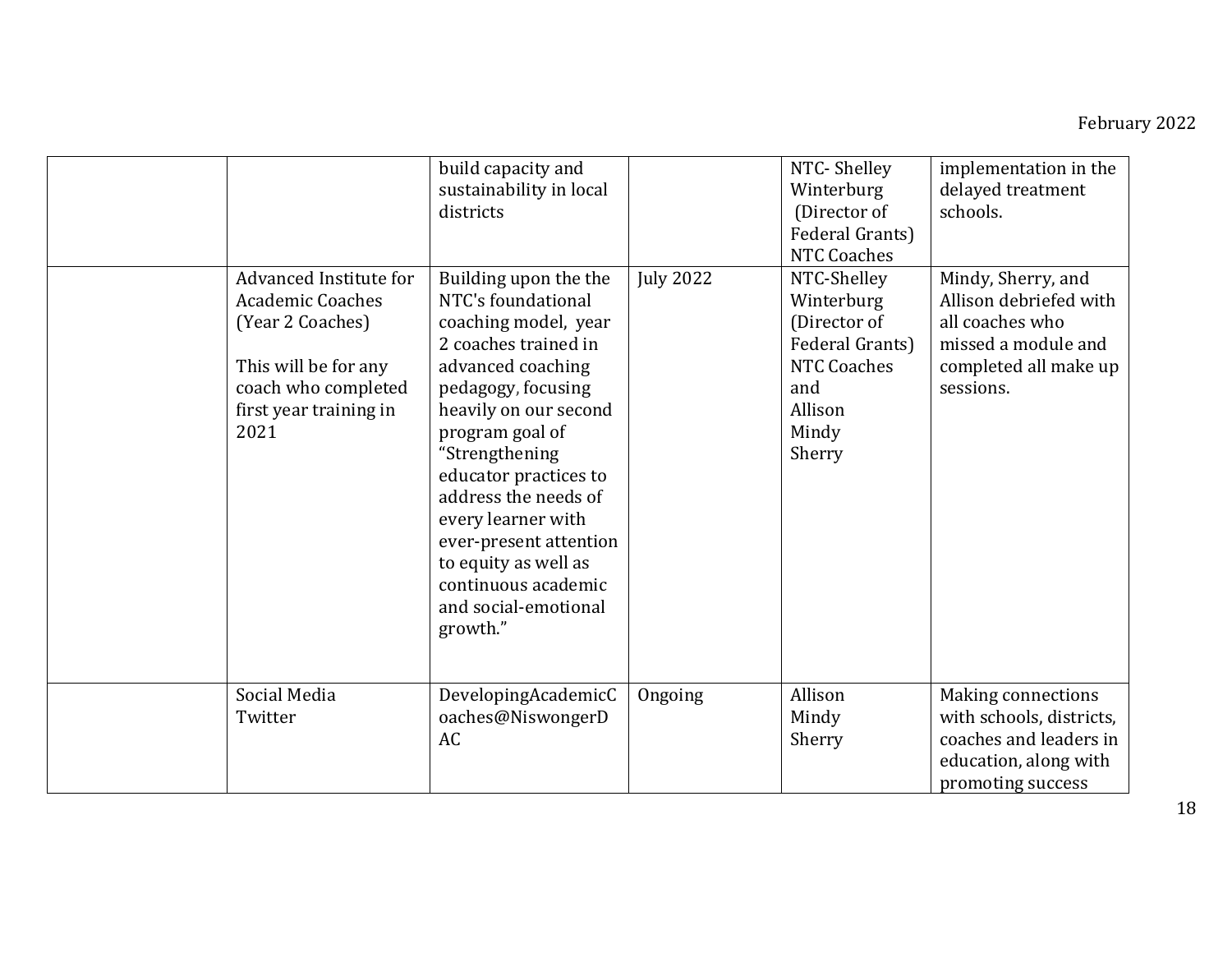|         |            |                                                                                                                                                                                                                                                                                                                                                                                             |                                              |                       | and positive coaching<br>connections.                                                                                                                                                                                                                                                                                                                                                                                                                                                                                                 |
|---------|------------|---------------------------------------------------------------------------------------------------------------------------------------------------------------------------------------------------------------------------------------------------------------------------------------------------------------------------------------------------------------------------------------------|----------------------------------------------|-----------------------|---------------------------------------------------------------------------------------------------------------------------------------------------------------------------------------------------------------------------------------------------------------------------------------------------------------------------------------------------------------------------------------------------------------------------------------------------------------------------------------------------------------------------------------|
| STEM.LD |            |                                                                                                                                                                                                                                                                                                                                                                                             |                                              | Richard/Law/<br>Vicki |                                                                                                                                                                                                                                                                                                                                                                                                                                                                                                                                       |
|         | Recruiting | Recruiting up to 35<br>high schools and 70<br>middle schools<br>Cohort $1 = 12$ high<br>schools and 28 middle<br>schools (14 control<br>and 14 treatment)<br>Cohort $2 = 8$ high<br>schools and 12<br>middle schools<br>(6 control and 6<br>treatment)<br><b>Total Schools</b><br>(including treatment<br>and control) $=$<br>20 high schools and<br>40 middle schools;<br>60 schools total | Cohort 1<br>Complete<br>Cohort 2<br>Complete |                       | Recruiting is<br>Complete: In both<br>cohorts we have 21<br>high schools, 20<br>treatment middle<br>schools, and 20<br>treatment middle<br>schools, for a total of<br>61 schools.<br>We did not meet our<br>participation goal of<br>30 high schools and<br>60 middle schools<br>(total 90 schools).<br>Schools were<br>reluctant, in light of<br>COVID and the heavy<br><b>ESSER</b> requirements,<br>to add another<br>obligation. We<br>expanded our region<br>of service somewhat<br>to include Anderson,<br>Union, and Claiborne |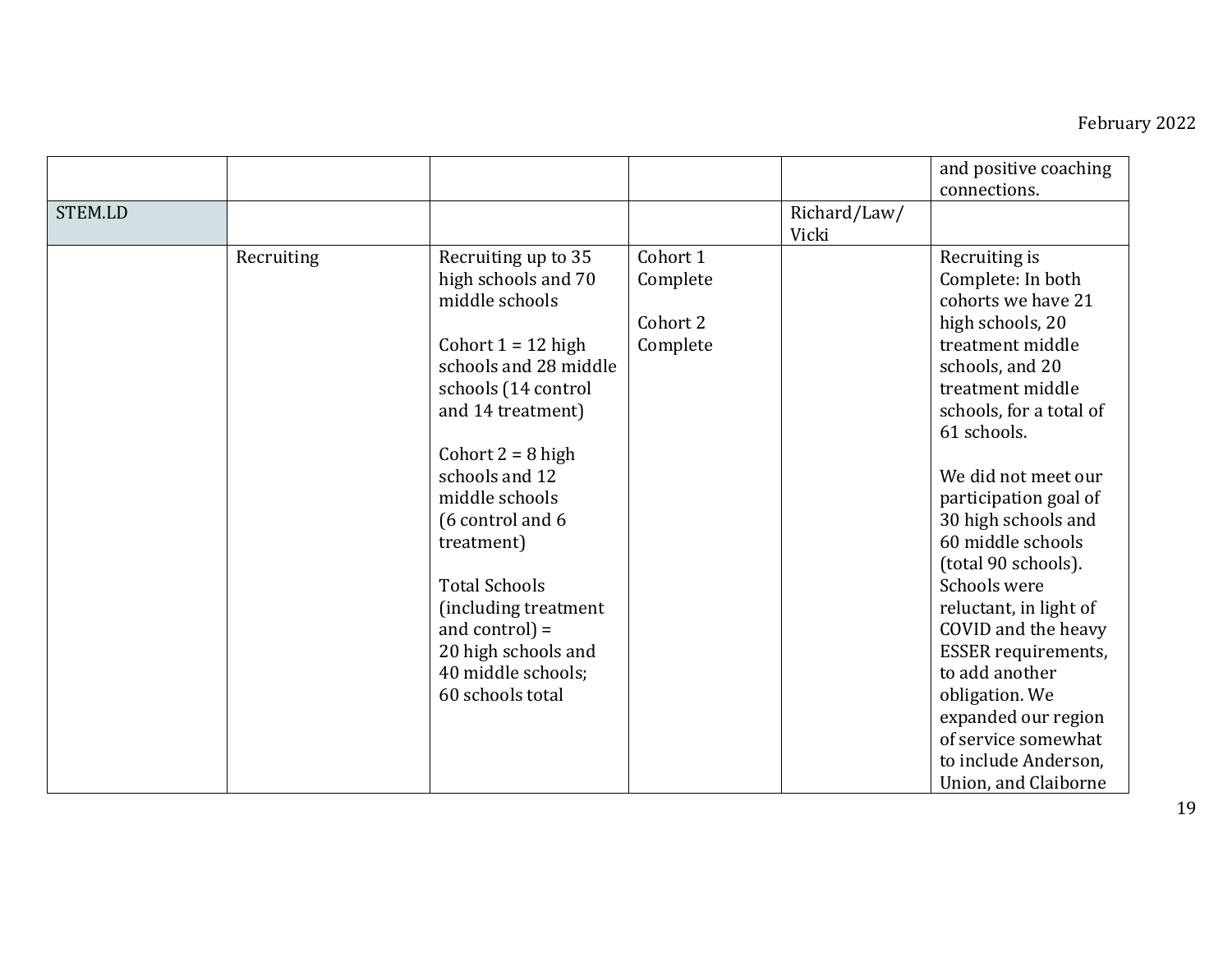|                             |                                                                                       |                                                                                          | <b>Counties and Oneida</b><br>Special School District.<br>We believe this<br>number of schools, 21<br>high schools and 40<br>middle schools, in two<br>cohorts, will serve the<br>study well. Our goal<br>now is to help each<br>school fully commit to<br>improving their math<br>and science<br>programming and<br>instruction. |
|-----------------------------|---------------------------------------------------------------------------------------|------------------------------------------------------------------------------------------|-----------------------------------------------------------------------------------------------------------------------------------------------------------------------------------------------------------------------------------------------------------------------------------------------------------------------------------|
| <b>Orientation Training</b> | Ongoing with Cohort 1;<br>Cohort 1 98% Complete<br>Cohort 2 will begin<br>Spring 2022 | Cohort 1<br>Completion<br>Target - 9/30/21<br>Cohort 2<br>Completion<br>Target - 4/15/22 | We missed the<br>deadline of 9/30/21,<br>but we persisted with<br>incomplete schools.<br>We are proud of our<br>98% overall<br>completion rate for<br>orientation training in<br>cohort 1.<br>We now have 21/26<br>schools at 100%;<br>25/26 schools 95%<br>(or only lacking one<br>teacher). The school                          |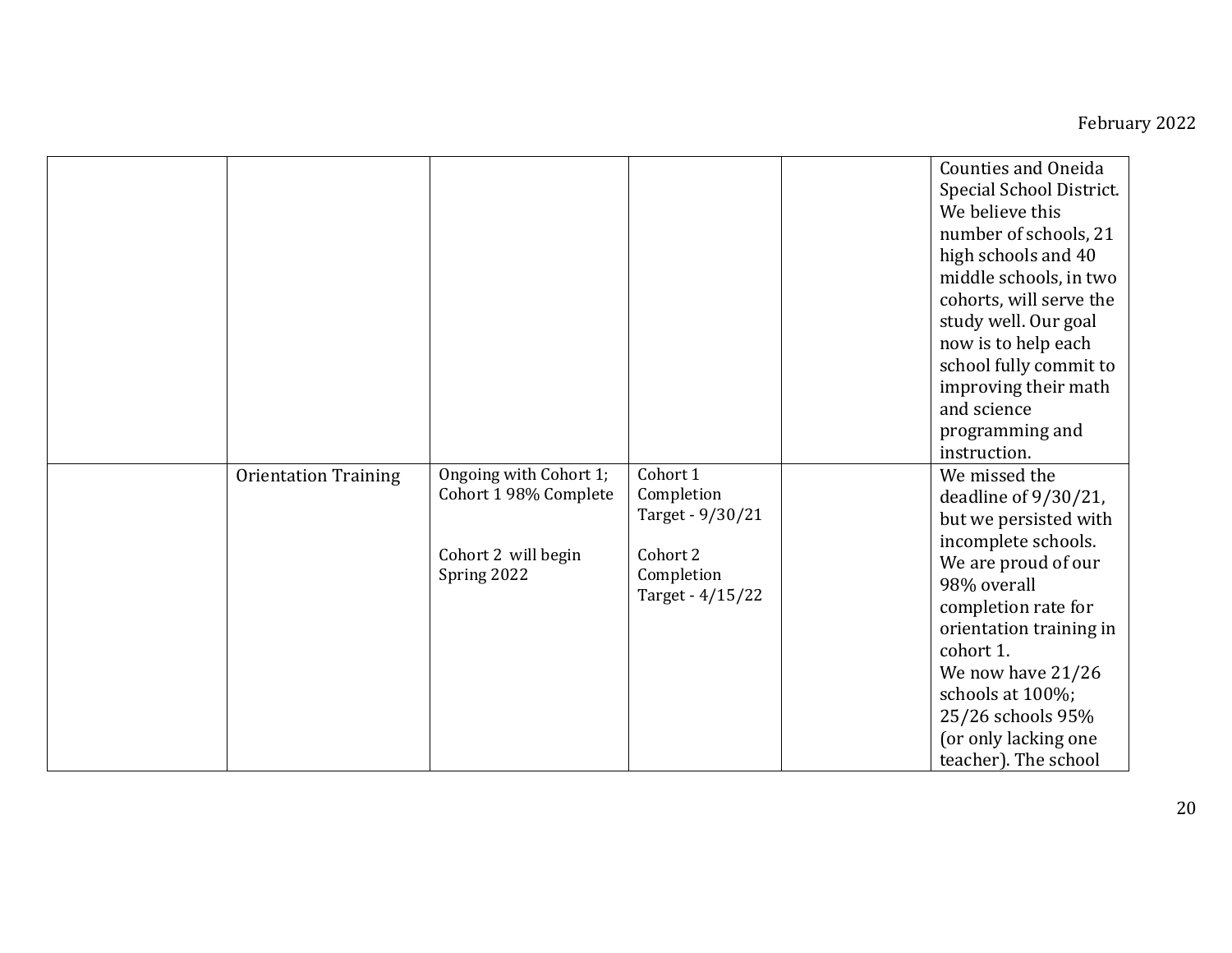|                               |                                                                                           |                                                                                          | that is lagging is at<br>90% completion.<br>Data measured using<br>the total number of<br>required modules<br>divided by completed<br>modules.<br>12 of 14 Cohort 2<br>schools have been<br>onboarded with solid<br>plans for completing<br>orientation training<br>before summer break. |
|-------------------------------|-------------------------------------------------------------------------------------------|------------------------------------------------------------------------------------------|------------------------------------------------------------------------------------------------------------------------------------------------------------------------------------------------------------------------------------------------------------------------------------------|
| Deep Dive Partner<br>Matching | Ongoing with Cohort 1;<br>Cohort 1 100%<br>Complete<br>Cohort 2 will begin<br>Spring 2022 | Cohort 1<br>Completion<br>Target - 9/30/21<br>Cohort 2<br>Completion<br>Target - 4/15/22 | Our goals for 2022<br>will be to increase<br>engagement by having<br>more teachers<br>partnered. This means<br>new partnerships for<br>Cohort 1 schools and<br>strong partnering for<br>Cohort 2.<br>We are promoting<br>partners through<br>onboarding meetings                         |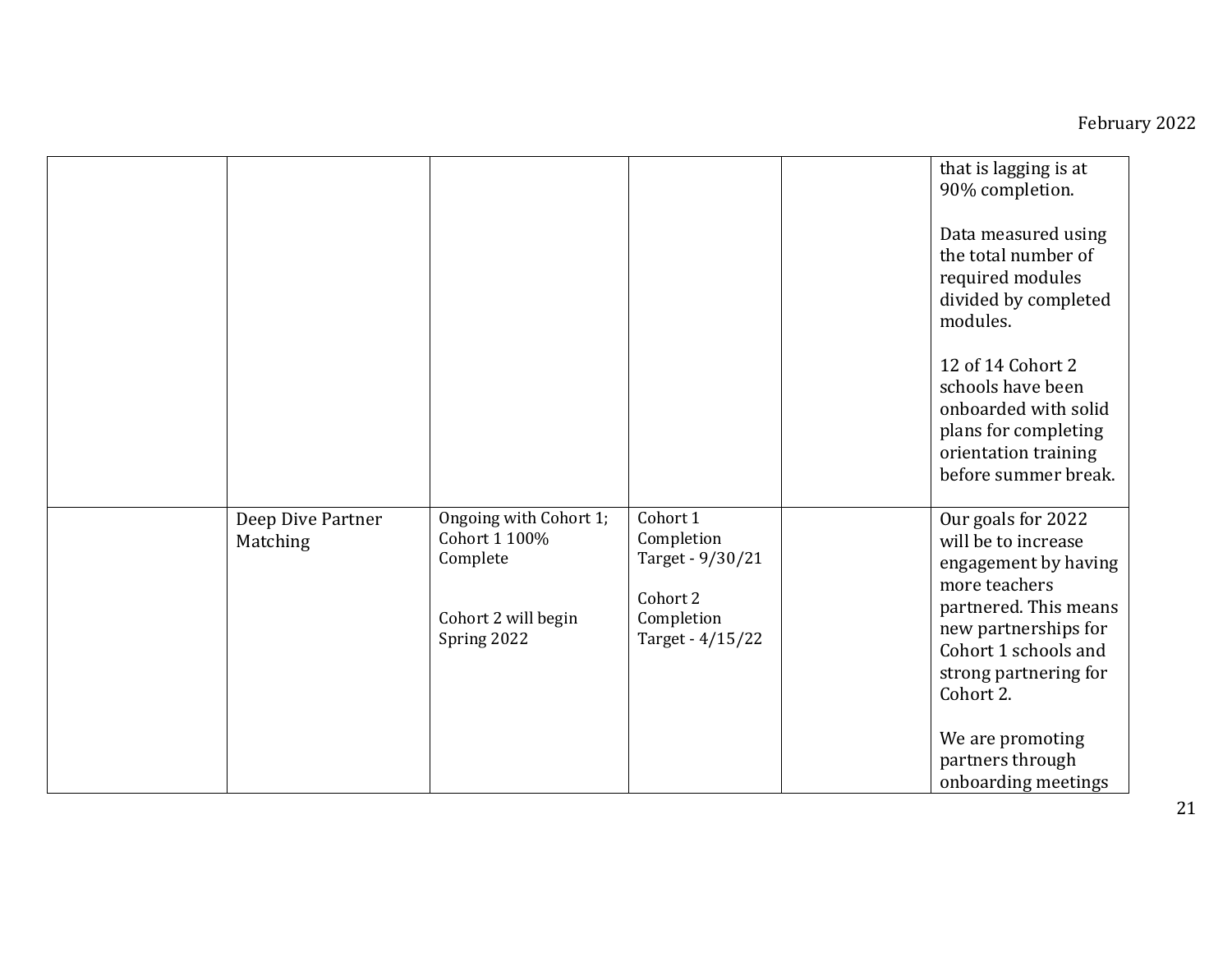|                            |                        |  | with schools and via     |
|----------------------------|------------------------|--|--------------------------|
|                            |                        |  | group meetings with      |
|                            |                        |  | school                   |
|                            |                        |  | representatives.         |
|                            |                        |  | <b>Partner Showcases</b> |
|                            |                        |  | will be held in          |
|                            |                        |  | February. These are      |
|                            |                        |  | virtual opportunities    |
|                            |                        |  | for partners to          |
|                            |                        |  | present their            |
|                            |                        |  | programs. We have        |
|                            |                        |  | encouraged schools to    |
|                            |                        |  | have teachers who        |
|                            |                        |  | would be most            |
|                            |                        |  | interested in each       |
|                            |                        |  | partner to attend as a   |
|                            |                        |  | part of a thoughtful     |
|                            |                        |  | school partnering        |
|                            |                        |  | process.                 |
|                            |                        |  |                          |
|                            |                        |  | Partner information      |
|                            |                        |  | by school and by each    |
|                            |                        |  | teacher within the       |
|                            |                        |  | school is available      |
| Professional Learning      | Examining numbers of   |  | We are gathering         |
| <b>OST</b>                 | participants and       |  | these data, reviewing    |
| <b>Advanced Coursework</b> | responses to events to |  | goals for APR, and       |
|                            | set appropriate goals  |  | examining with our       |
|                            |                        |  | partner, TNTP, to set    |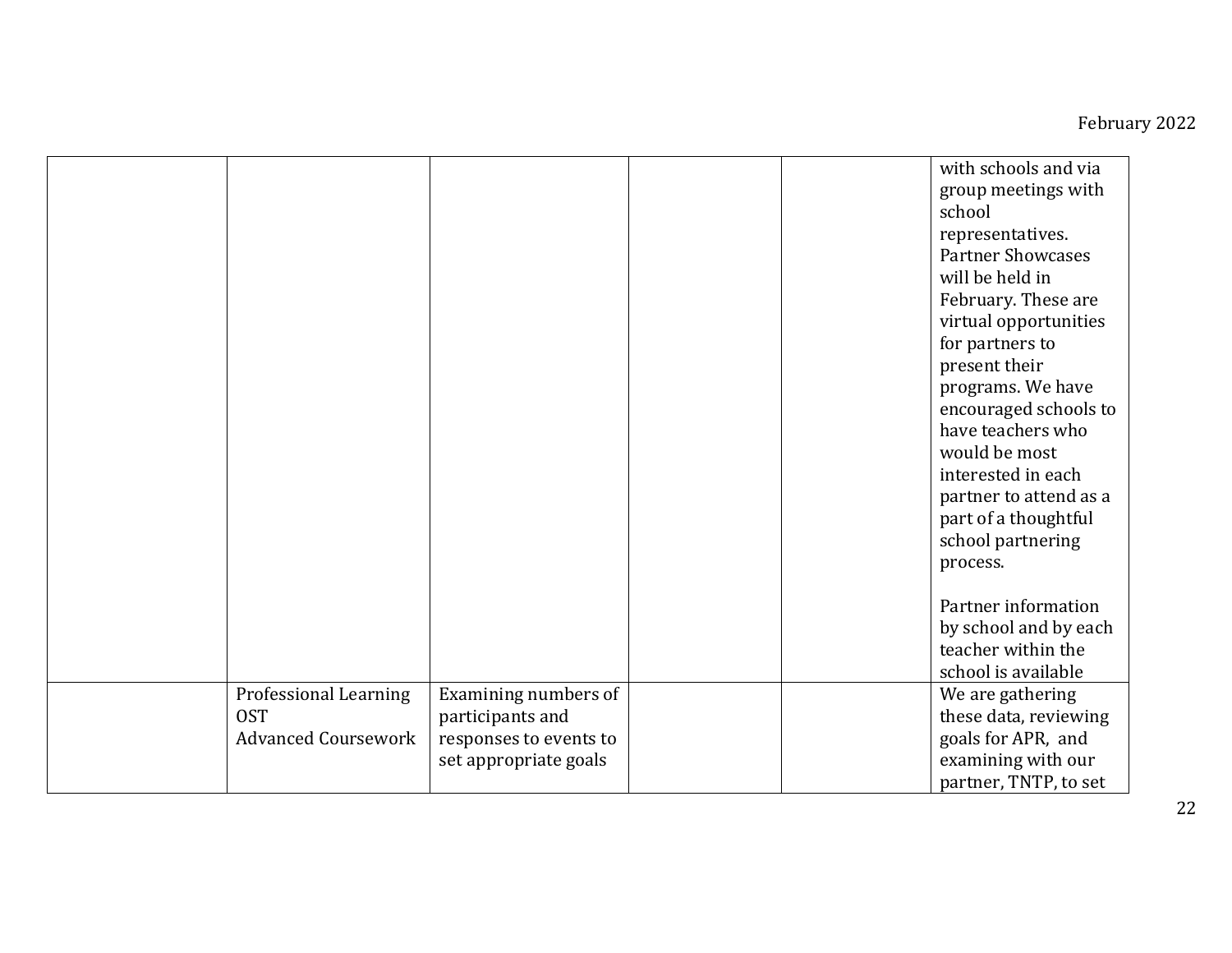|                  |                        |                                         |                            |               | updated, appropriate<br>goals.                                                                                                                                                                                                                                                         |
|------------------|------------------------|-----------------------------------------|----------------------------|---------------|----------------------------------------------------------------------------------------------------------------------------------------------------------------------------------------------------------------------------------------------------------------------------------------|
|                  |                        |                                         |                            |               | TNTP is working with<br>us to develop specific<br>strategies for<br>promoting OST<br>opportunities across<br>the region. We are<br>also brainstorming<br>OST planning with<br>school<br>representatives.                                                                               |
|                  |                        |                                         |                            |               | Niswonger Online and<br>AP Access for All will<br>have a showcase<br>opportunity for<br>schools to view. We<br>will be cataloging DE<br>and AP opportunities<br>for schools. A new<br>hire in this area,<br>Ramona Williams,<br>should move these<br>efforts forward<br>significantly. |
| Project On-Track |                        |                                         |                            | Debra Bentley | Coordinators and                                                                                                                                                                                                                                                                       |
|                  | Data analysis meetings | Communicating with<br>site coordinators | January 15-<br>February 18 |               | tutors will use these                                                                                                                                                                                                                                                                  |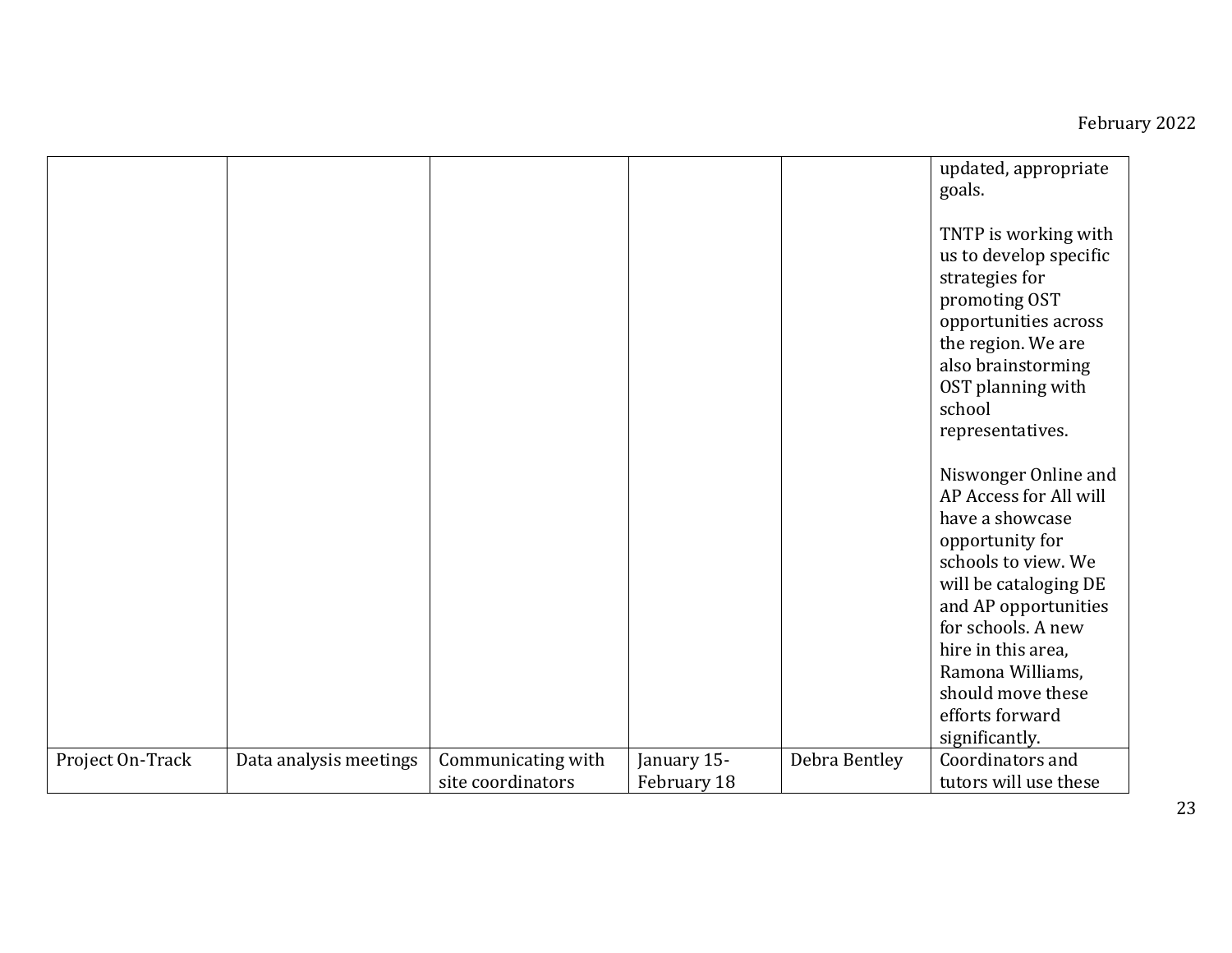|                                                    | regarding mid-year<br>subtests' results                                                                                        |                                                                                                                          |                                                         | result in comparison<br>of end-of-year results<br>in May, 2022                                                                                                                                             |
|----------------------------------------------------|--------------------------------------------------------------------------------------------------------------------------------|--------------------------------------------------------------------------------------------------------------------------|---------------------------------------------------------|------------------------------------------------------------------------------------------------------------------------------------------------------------------------------------------------------------|
| Expanding number of<br>tutoring sites              | Three new sites in<br><b>Washington County</b><br>(West View, Lamar,<br>and South Central)<br>were added to the<br>project.    | January, 2022                                                                                                            | Debra Bentley                                           | These new sites<br>should add 36-42 new<br>students.                                                                                                                                                       |
| Soliciting additional<br>high dosage tutors        | In collaboration with<br>ETSU, Milligan,<br>Tusculum, and King to<br>recruit university<br>students to be trained<br>as tutors | Recruitment and<br>training will<br>take place in<br>Spring, 2022<br>with tutor list<br>available by<br>early Maty, 2022 | Debra Bentley<br>Site<br>Coordinators<br>Tutors         | There is an<br>expectation of<br>securing 30-40 new<br>tutors through this<br>process                                                                                                                      |
| Begin the process of<br>adding high dosage<br>math | Discuss with district<br>partner the feasibility<br>of adding high dosage<br>tutoring math<br>sessions for grades 2-<br>5      | Scheduled<br>meeting with<br>Amplify to add<br>math has been<br>scheduled for<br>late February                           | Debra Bentley<br>Chasity O'Quinn<br>David<br>Stephenson | The choice to use<br><b>Amplify Math allows</b><br>for the ability to use<br>the same platform as<br>the literacy project<br>and also provides the<br>benchmark<br>assessments and<br>progress monitoring. |
| New MOUs with<br>district partners                 | Begin communication<br>with district partners<br>to develop new MOUs                                                           | March-April,<br>2022                                                                                                     | Debra Bentley<br><b>District Contact</b><br>Persons     | MOUs and new data<br>agreements will be<br>developed and sent,                                                                                                                                             |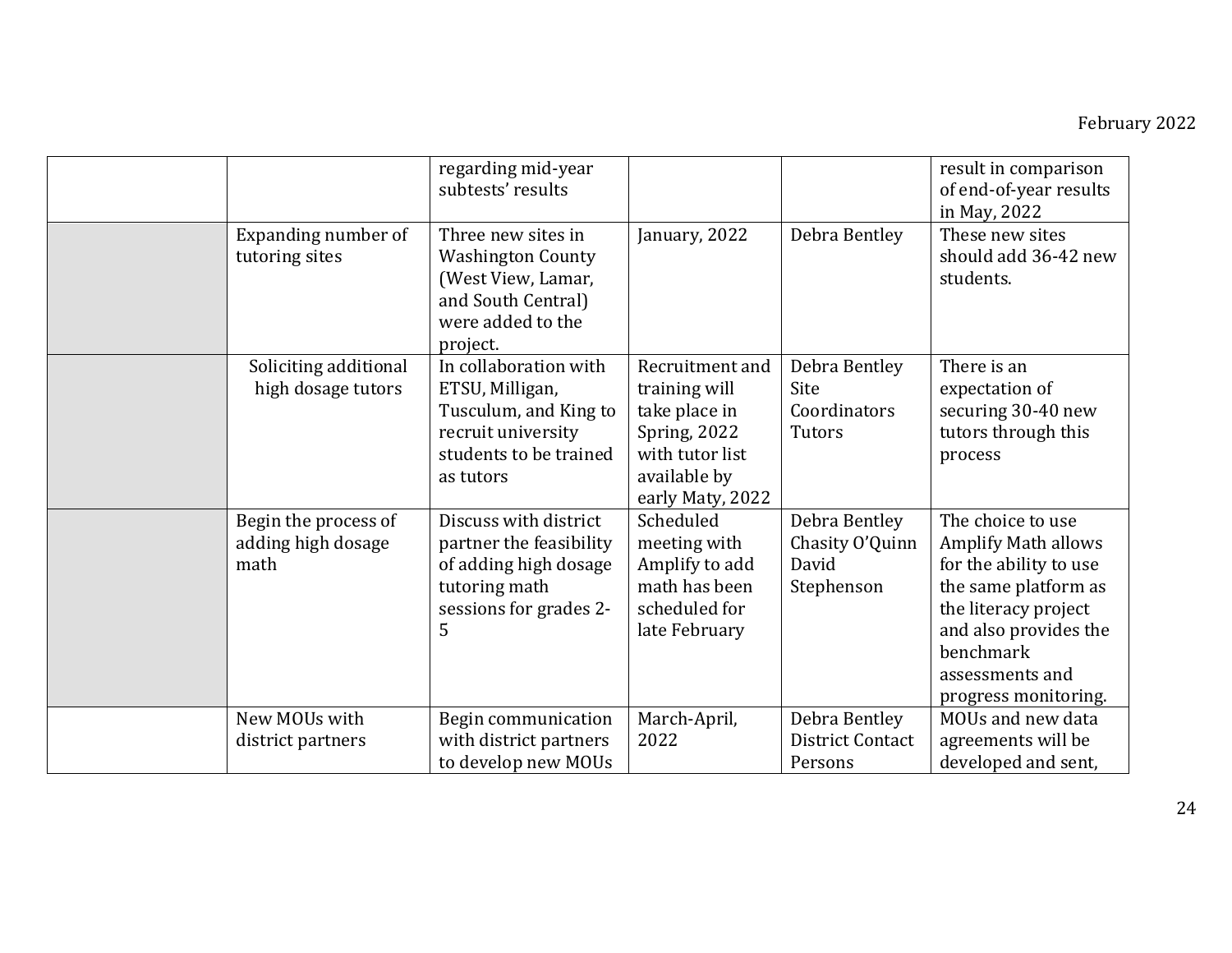|                                                 |                                                                                                | for the 2022-2023<br>school year                                                      |                |                                      | by email, to school<br>districts.                                                                                                                                            |
|-------------------------------------------------|------------------------------------------------------------------------------------------------|---------------------------------------------------------------------------------------|----------------|--------------------------------------|------------------------------------------------------------------------------------------------------------------------------------------------------------------------------|
| Comprehensive<br>Educational<br>Resources (CER) | Learning Together<br>2022                                                                      | <b>Host Learning</b><br>Together 2022 and<br>increase district<br>participation       | Oct. 28, 2022  | Nancy, Mia<br>Hyde, Debra<br>Bentley | We have increased<br>district participation<br>to 11 districts and<br>University School. We<br>have an estimated<br>attendance of 4100<br>educators at 12 sites.             |
| Comprehensive<br>Educational<br>Resources (CER) | <b>Program Description</b><br>and Procedure<br>Manual/Membership<br>Agreement/Annual<br>Report | Seeking<br>superintendent<br>approval and<br>commitment of<br>membership<br>agreement | March 1, 2022  | Mia Hyde                             | A program<br>description/procedur<br>e manual was created.<br>Membership<br>agreements for SY22-<br>23 will be completed.<br>Annual report<br>delivered on Feb. 28,<br>2022. |
| Comprehensive<br>Educational<br>Resources (CER) | <b>Materials Completion</b><br>for SY21-22                                                     | All materials<br>completed and<br>uploaded on website                                 | Feb. 28, 2022  | Mia Hyde                             | <b>Curriculum Teams</b><br>have concluded all<br>materials creation for<br>this school year. The<br>website will be<br>updated by Feb.<br>28,2022.                           |
| Comprehensive<br>Educational<br>Resources (CER) | Pacing Guides for<br>SY22-23                                                                   | Pacing Guide teams<br>will create pacing<br>guides for SY22-23                        | March 15, 2022 | Mia Hyde                             | Pacing Guide teams<br>have begun creating<br>pacing guides for K-12<br>math, science, and SS                                                                                 |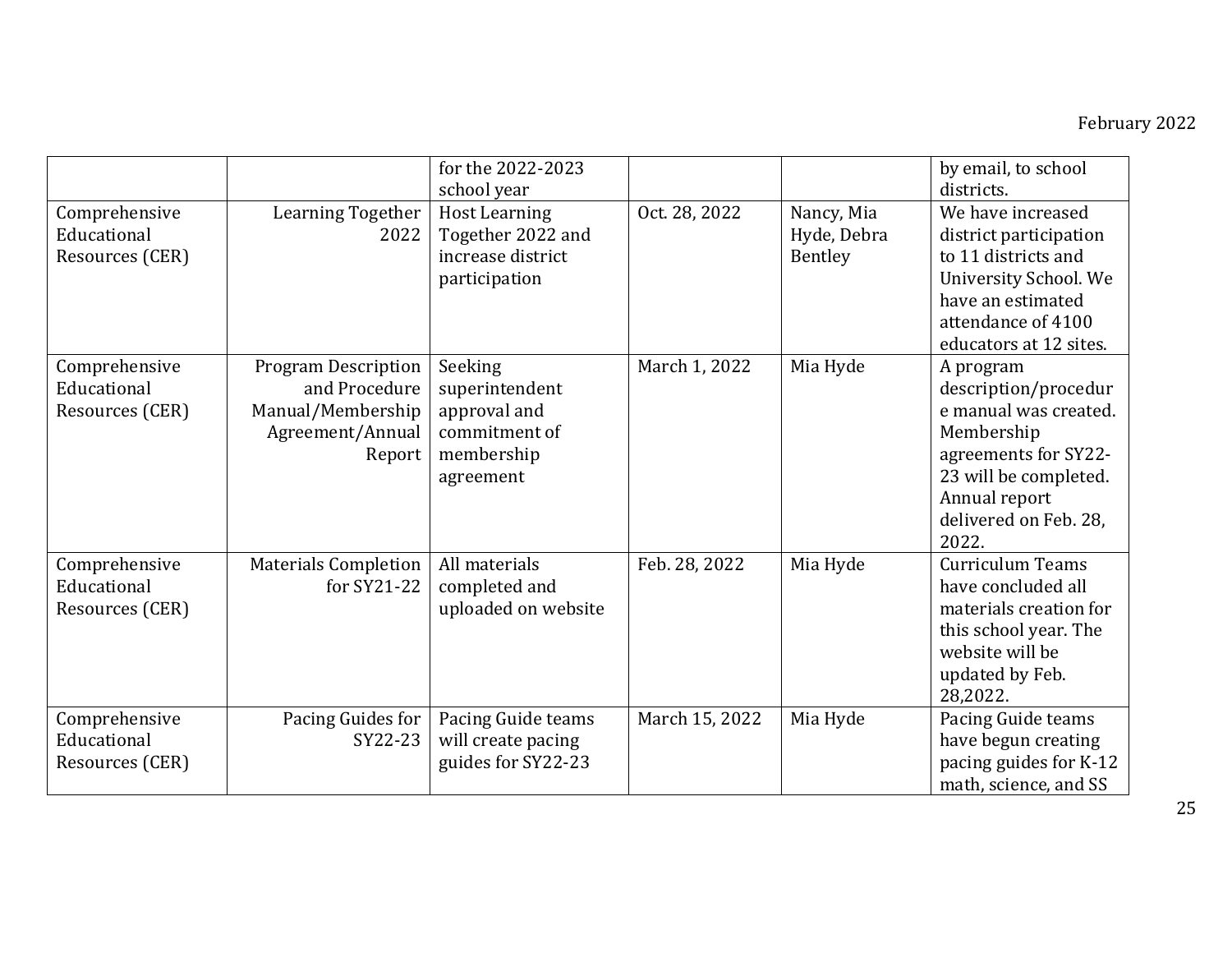|                                   |                                                  |                                                         |           |                        | courses. Final pacing<br>guides for SY22-23<br>will be completed by<br>March 15, 2022. |
|-----------------------------------|--------------------------------------------------|---------------------------------------------------------|-----------|------------------------|----------------------------------------------------------------------------------------|
| <b>OUTREACH</b>                   |                                                  |                                                         |           |                        |                                                                                        |
| <b>TICUA Board</b>                |                                                  | <b>Board Meeting</b><br>October 26                      | Ongoing   | Nancy                  | <b>Annual Meeting</b><br>February 21-23, 2022                                          |
| <b>Battelle for Kids</b><br>(BFK) |                                                  | Rural Collaborative<br>Initiative                       |           | Richard/Nancy          | Informal meetings                                                                      |
| <b>Gates Foundation</b>           | <b>Learning Circle</b>                           |                                                         | ongoing   | Nancy                  | Visit to the NF by<br>Gates Senior VP,<br>Tosha Downey,<br>February 16-17.             |
|                                   | i3/EIR Rural<br>Communities of<br>Practice       | Various<br>(webinars, etc.)                             |           | Richard, others        |                                                                                        |
|                                   |                                                  |                                                         |           |                        |                                                                                        |
| <b>ETSU</b>                       | Center of Excellence in<br><b>STEM Education</b> | <b>STEM Hub Advisory</b><br>Council monthly<br>meetings |           | Richard, Law,<br>Vicki | CESE is partner on<br>STEM.LD grant<br>(epidemiology and<br>statistics)                |
| State Board of                    | Philanthropy                                     |                                                         | quarterly | Nancy                  |                                                                                        |
| Education                         | <b>Engagement Council</b>                        |                                                         | meetings  |                        |                                                                                        |
| <b>SCORE</b>                      |                                                  | <b>Advisory Council</b>                                 |           | Nancy                  | Regular virtual<br>meetings                                                            |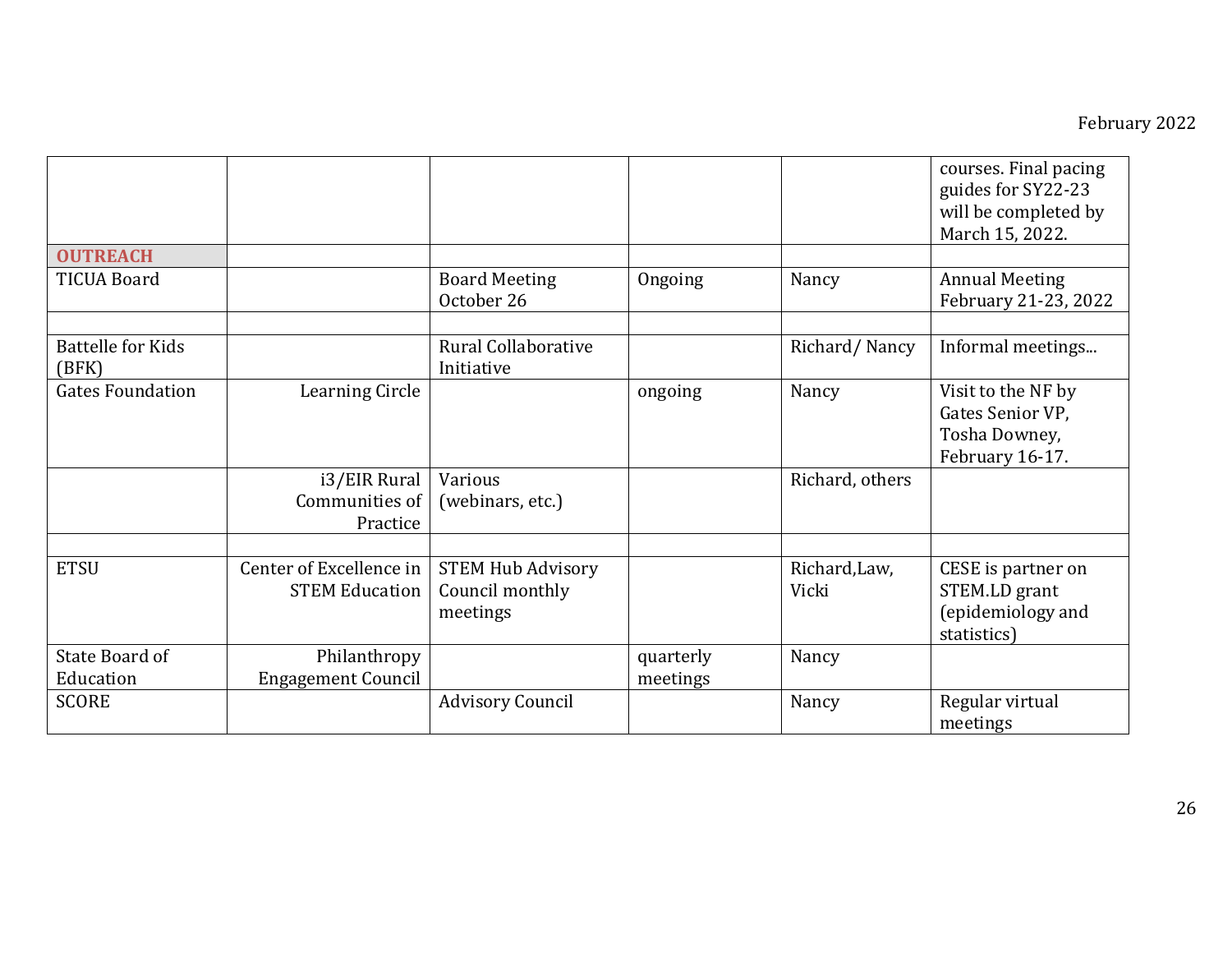| TN Dept. of Ed. /<br><b>CORE</b> office          |                                                    | Regular meetings<br>with Superintendents<br>and Directors  |                                    | Richard/Nancy | Currently, one virtual<br>meeting & one in-<br>person meeting per<br>month. |
|--------------------------------------------------|----------------------------------------------------|------------------------------------------------------------|------------------------------------|---------------|-----------------------------------------------------------------------------|
| AccelNow                                         |                                                    |                                                            | ongoing                            | Richard       |                                                                             |
| Potential Grants &<br>Partnerships               |                                                    |                                                            |                                    |               |                                                                             |
|                                                  |                                                    |                                                            |                                    |               |                                                                             |
|                                                  | Regional Educational<br>Laboratory -<br>Appalachia | Several initiatives<br>with this USED-<br>sponsored agency |                                    |               | PD webinar series in<br>progress; other<br>proposals in planning.           |
|                                                  | <b>National Science</b><br>Foundation              | Partnership with<br><b>ETSU</b>                            |                                    |               | Continuing to explore<br>options.                                           |
|                                                  |                                                    |                                                            |                                    |               |                                                                             |
| Local Business &<br>Industry                     |                                                    |                                                            | Ongoing                            | Nancy/Law     | Recruiting focused on<br>financial giving/<br>expansion ongoing             |
|                                                  | Tennessee Higher<br><b>Education Commission</b>    | <b>Board Member</b>                                        | Ongoing                            | Nancy         | <b>Quarterly Meetings</b>                                                   |
|                                                  | TN Arts Commission                                 | Commissioner                                               | Appointed to<br>Audit<br>Committee | Nancy         | <b>Quarterly Meeting</b>                                                    |
| <b>ADMINISTRATION</b><br><b>&amp; OPERATIONS</b> |                                                    |                                                            |                                    |               |                                                                             |
| C <sub>3</sub> Leadership<br>Council             |                                                    |                                                            |                                    | Nancy/Richard | Superintendents'<br>Retreat being planned<br>for February, 2022             |